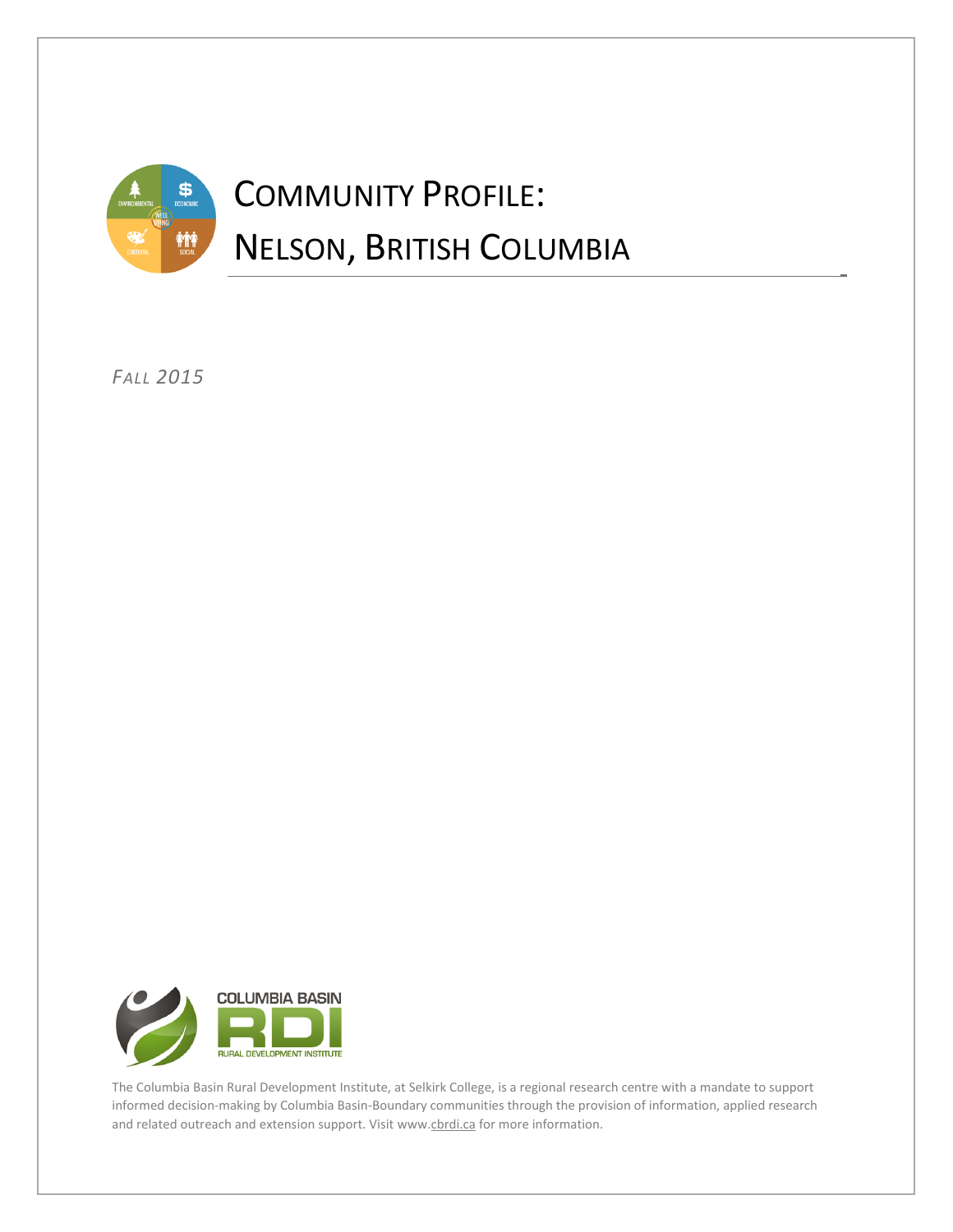# **CONTENTS**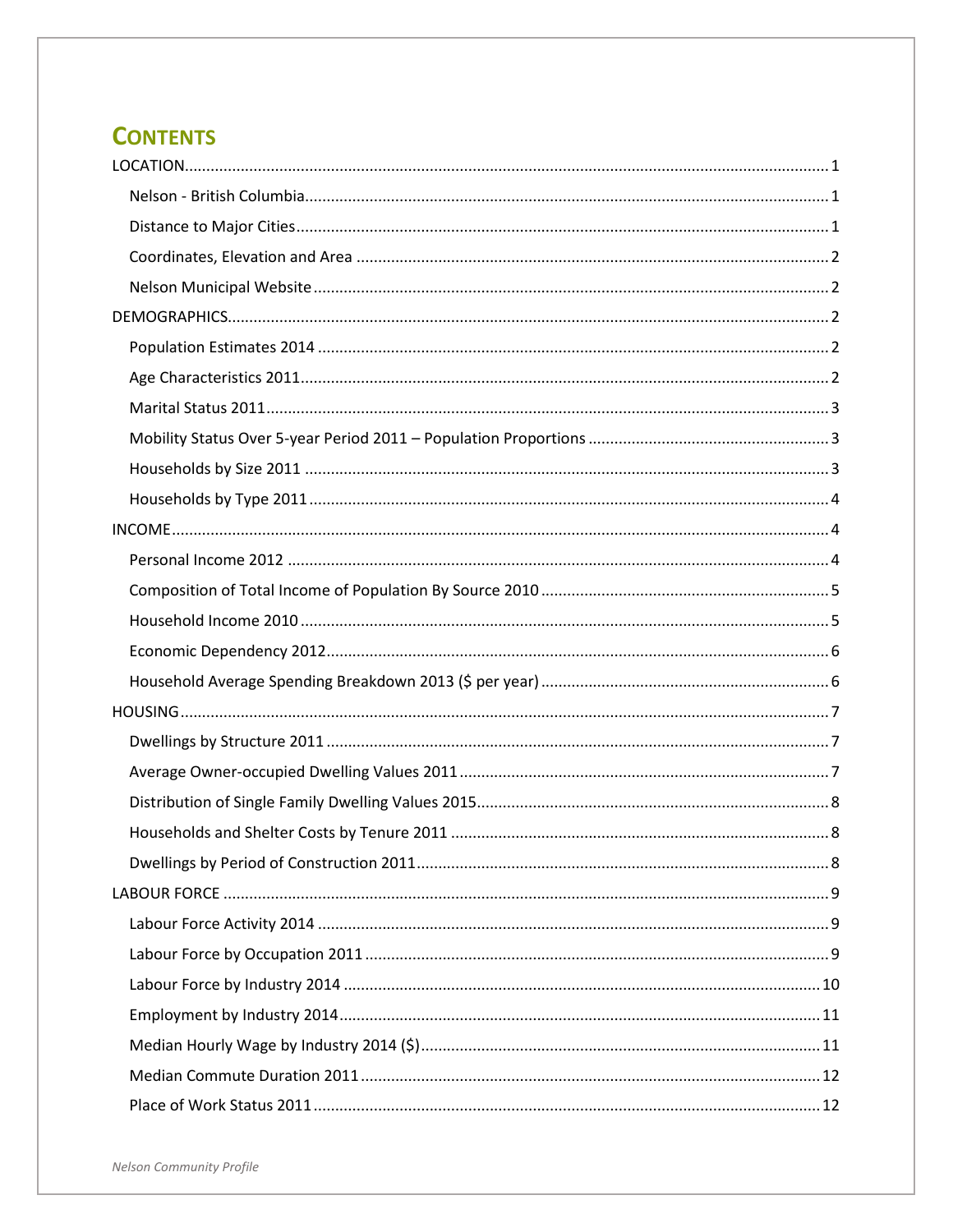| Number of Businesses by Employee Size and Industry Type 2013 (Kootenay Development Region)21 |  |
|----------------------------------------------------------------------------------------------|--|
|                                                                                              |  |
|                                                                                              |  |
|                                                                                              |  |
|                                                                                              |  |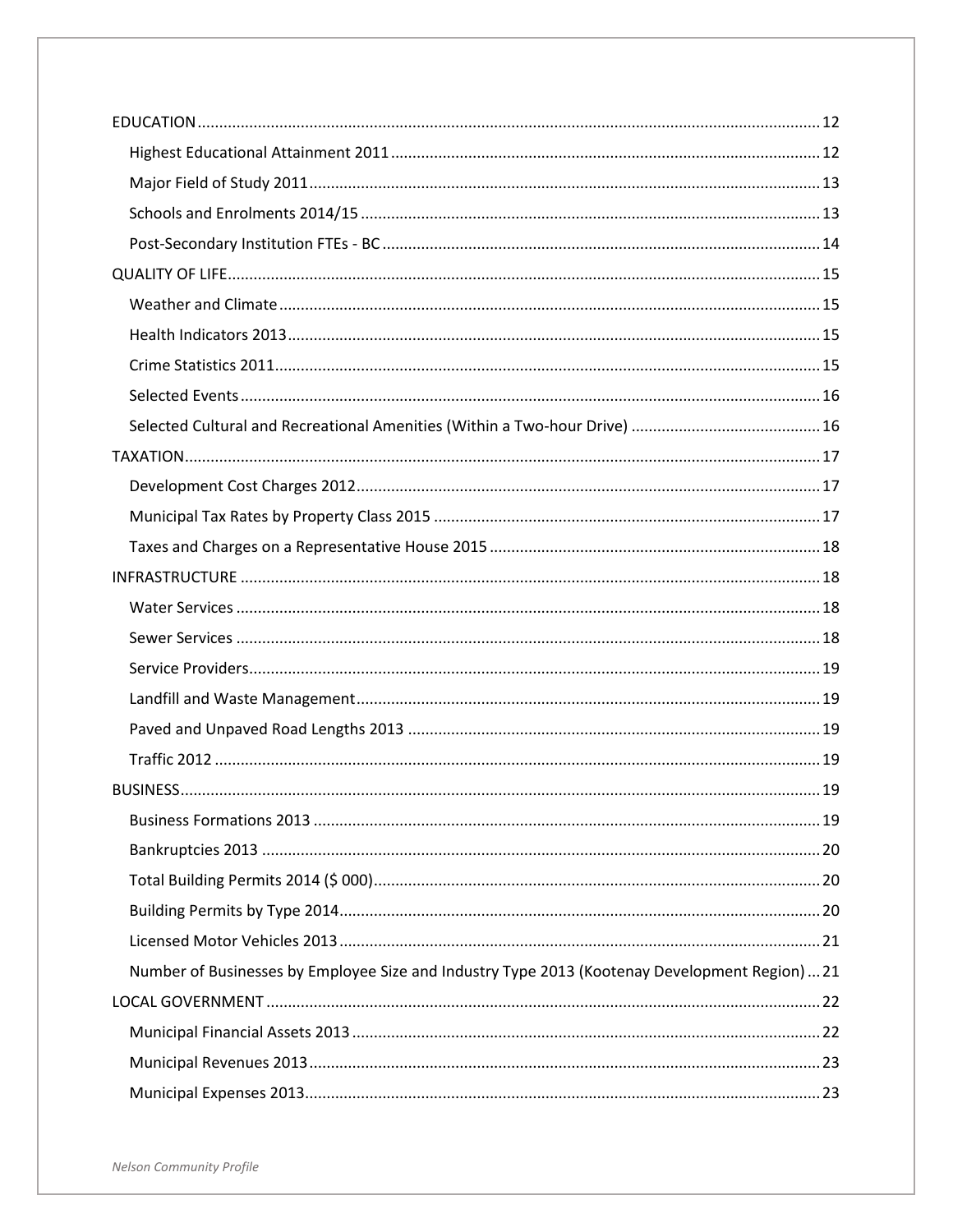# <span id="page-3-0"></span>**LOCATION**

## <span id="page-3-1"></span>**NELSON - BRITISH COLUMBIA**



## <span id="page-3-2"></span>**DISTANCE TO MAJOR CITIES**

| <b>Metro Area</b> | <b>Kilometres</b> | <b>Miles</b> | <b>Approximate Time</b> |
|-------------------|-------------------|--------------|-------------------------|
| Vancouver, BC     | 660               | 410          | 7 hrs, 16 min           |
| Calgary, AB       | 636               | 395          | 6 hrs, 41 min           |
| Spokane, WA       | 267               | 166          | 3 hrs, 50 min           |
| Victoria, BC      | 738               | 459          | 9 hrs, 49 min           |
| Kelowna, BC       | 340               | 211          | 3 hrs, 53 min           |
| Kamloops, BC      | 462               | 287          | $6$ hrs, 1 min          |
| Edmonton, AB      | 935               | 581          | 9 hrs, 50 min           |

Source: [Ministry of Transportation](http://drivebc.ca/directions.html)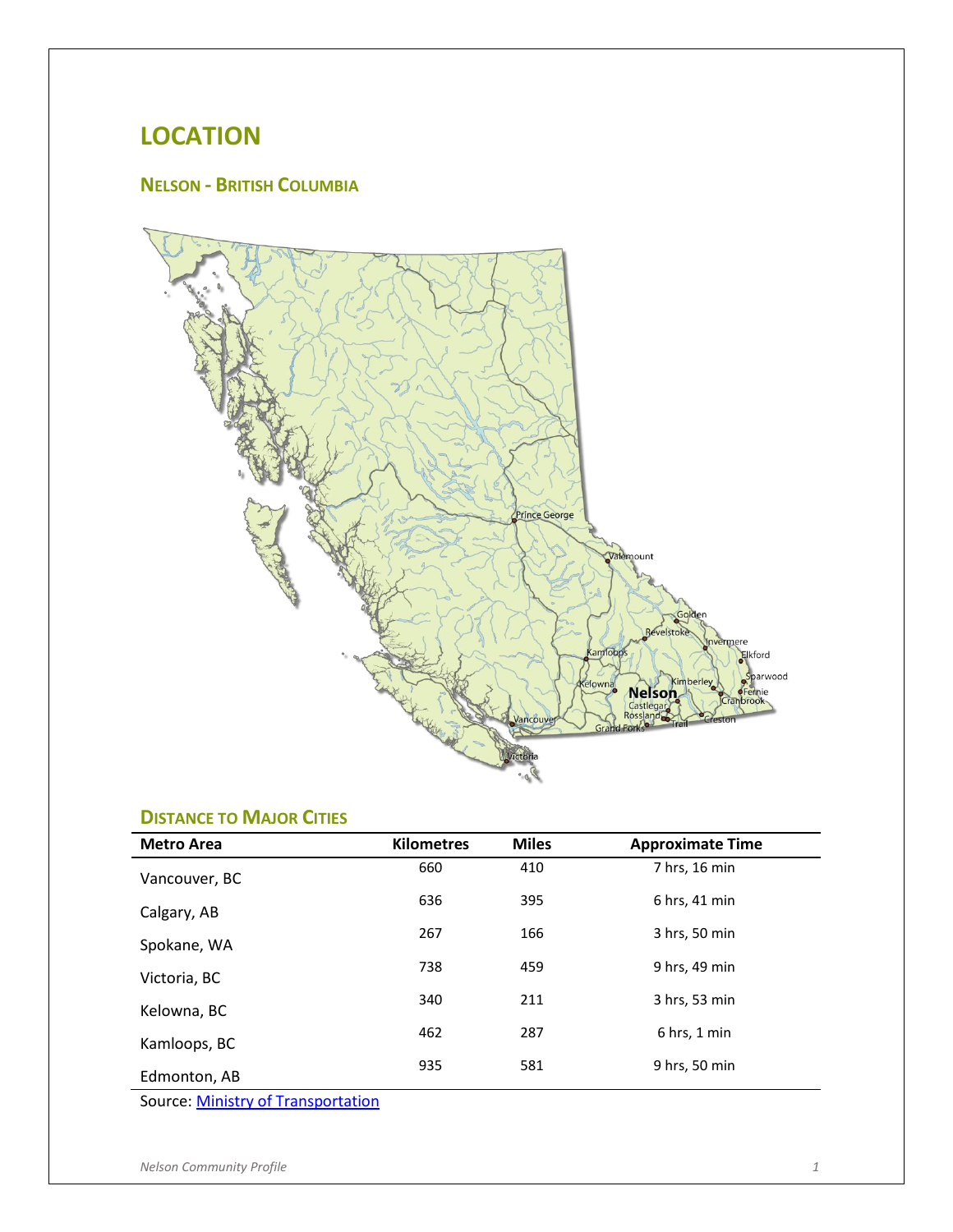## <span id="page-4-0"></span>**COORDINATES, ELEVATION AND AREA**

|                    | Nelson      |
|--------------------|-------------|
| Longitude          | 117°17'44"W |
| Latitude           | 49°29'34"N  |
| Elevation (meters) | 560         |
| Area ( $km2$ )     | 16.02       |

Source: Natural Resources Canada[, The Atlas of Canada](http://atlas.nrcan.gc.ca/site/english/index.html)

#### <span id="page-4-1"></span>**NELSON MUNICIPAL WEBSITE**

<http://www.nelson.ca/>

# <span id="page-4-2"></span>**DEMOGRAPHICS**

## <span id="page-4-3"></span>**POPULATION ESTIMATES 2014**

|                                | 2014 Population | 2011 Population |
|--------------------------------|-----------------|-----------------|
| <b>Nelson</b>                  | 10,532          | 10,371          |
| Kootenay<br>Development Region | 148,379         | 148,470         |
| BС                             | 4,631,302       | 4,499,139       |

Source: **BC Stats** 

#### <span id="page-4-4"></span>**AGE CHARACTERISTICS 2011**

|                                           | Nelson |        | <b>British Columbia</b> |           |           |           |
|-------------------------------------------|--------|--------|-------------------------|-----------|-----------|-----------|
|                                           | Male   | Female | Total                   | Male      | Female    | Total     |
| Children (0 to 14 years)                  | 820    | 815    | 1,620                   | 347,550   | 329,805   | 677,360   |
| Emerging Labour Force (15<br>to 24 years) | 620    | 630    | 1.245                   | 283,960   | 271,035   | 554,990   |
| Primary Labour Force (25 to<br>64 years)  | 2,765  | 3,020  | 5,790                   | 1,208,320 | 1,270,655 | 2,478,985 |
| Seniors (65+ years)                       | 645    | 930    | 1,575                   | 316,750   | 371,955   | 688,715   |
| Total population                          | 4,855  | 5,375  | 10,230                  | 2,156,600 | 2,243,455 | 4,400,055 |
| Median age of population                  | 39.5   | 42.2   | 40.9                    | 41.1      | 42.7      | 41.9      |

Source: Statistics Canada[, Census 2011](http://www12.statcan.gc.ca/census-recensement/2011/dp-pd/prof/index.cfm?Lang=E)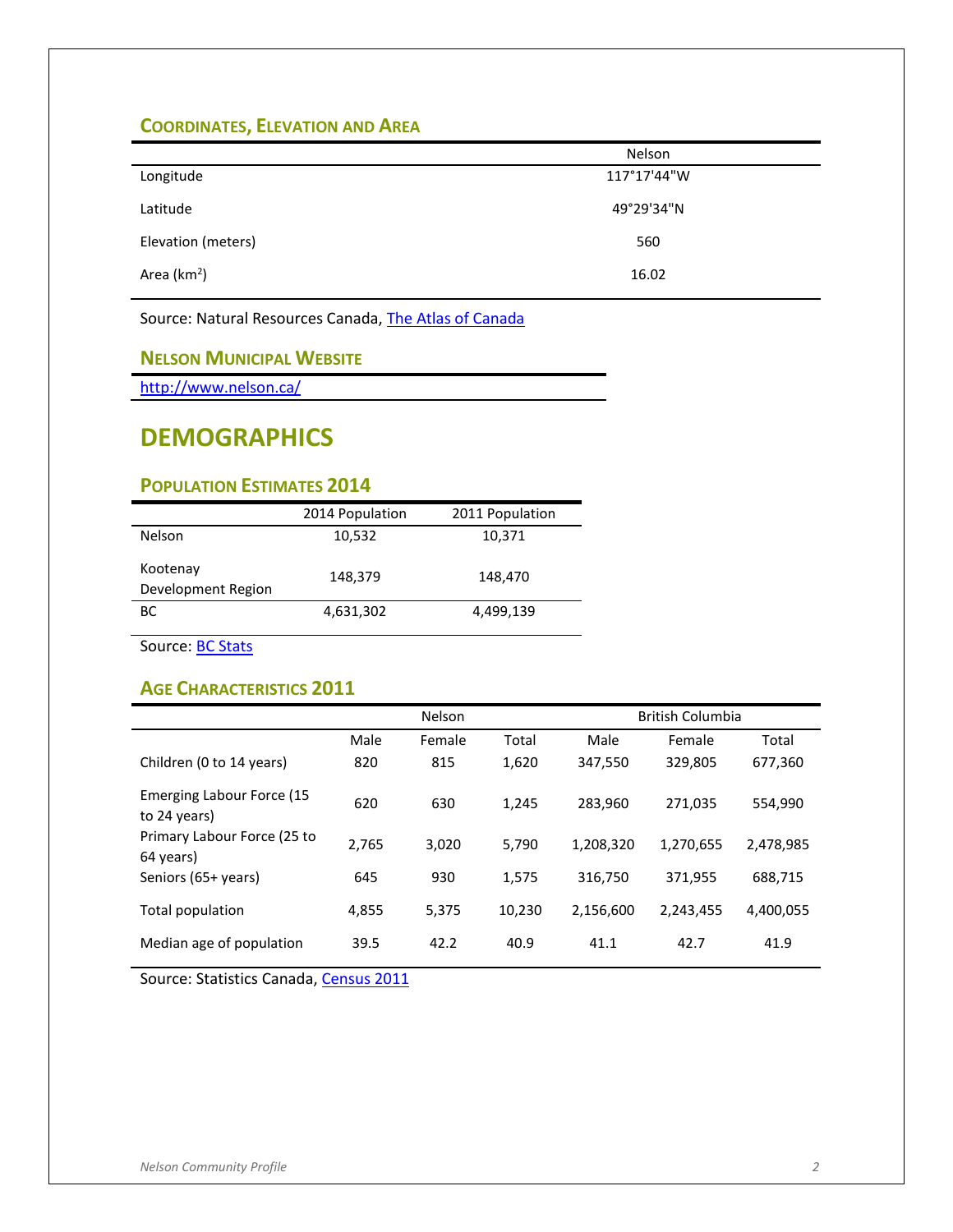#### <span id="page-5-0"></span>**MARITAL STATUS 2011**

|                                      |       | Nelson |       |           | <b>British Columbia</b> |           |
|--------------------------------------|-------|--------|-------|-----------|-------------------------|-----------|
|                                      | Male  | Female | Total | Male      | Female                  | Total     |
| <b>Total Population 15</b><br>years+ | 4,035 | 4,570  | 8,610 | 1,809,045 | 1,913,650               | 3,722,695 |
| Married                              | 1,650 | 1,655  | 3,305 | 913,430   | 919,175                 | 1,832,605 |
| Living common law                    | 495   | 500    | 990   | 161,530   | 160,435                 | 321,965   |
| Single (never legally<br>married)    | 1,395 | 1.275  | 2,670 | 550,830   | 463,435                 | 1,014,270 |
| Separated                            | 140   | 170    | 310   | 43,570    | 58,470                  | 102,040   |
| Divorced                             | 260   | 510    | 775   | 98,130    | 148,385                 | 246,515   |
| Widowed                              | 90    | 460    | 550   | 41,550    | 163,750                 | 205,300   |

Source: Statistics Canada[, Census 2011](http://www12.statcan.gc.ca/census-recensement/2011/dp-pd/prof/index.cfm?Lang=E)

## <span id="page-5-1"></span>**MOBILITY STATUS OVER 5-YEAR PERIOD 2011 – POPULATION PROPORTIONS**

|                              | <b>Nelson</b> | <b>British Columbia</b> |
|------------------------------|---------------|-------------------------|
| Non-movers (%)               | 50.5%         | 57.2%                   |
| Movers Non-migrants (%)      | 23.1%         | 21.6%                   |
| Intraprovincial migrants (%) | 13.8%         | 11.9%                   |
| Interprovincial migrants (%) | 10.7%         | 4.1%                    |
| External migrants (%)        | 2.0%          | 5.2%                    |

Source: Statistics Canada[, National Household Survey 2011](http://www12.statcan.gc.ca/nhs-enm/2011/dp-pd/prof/index.cfm?Lang=E)

#### <span id="page-5-2"></span>**HOUSEHOLDS BY SIZE 2011**

|                               | Nelson | British Columbia |
|-------------------------------|--------|------------------|
| <b>Total Households</b>       | 4,625  | 1,764,640        |
| 1 Person                      | 1,695  | 498,925          |
| 2 Persons                     | 1,515  | 613,270          |
| 3 Persons                     | 660    | 264,135          |
| 4 Persons                     | 560    | 237,725          |
| 5 Persons                     | 150    | 91,600           |
| 6+ Persons                    | 45     | 58,985           |
| Average Persons per Household | 2.2    | 2.5              |

Source: Statistics Canada[, Census 2011](http://www12.statcan.gc.ca/census-recensement/2011/dp-pd/prof/index.cfm?Lang=E)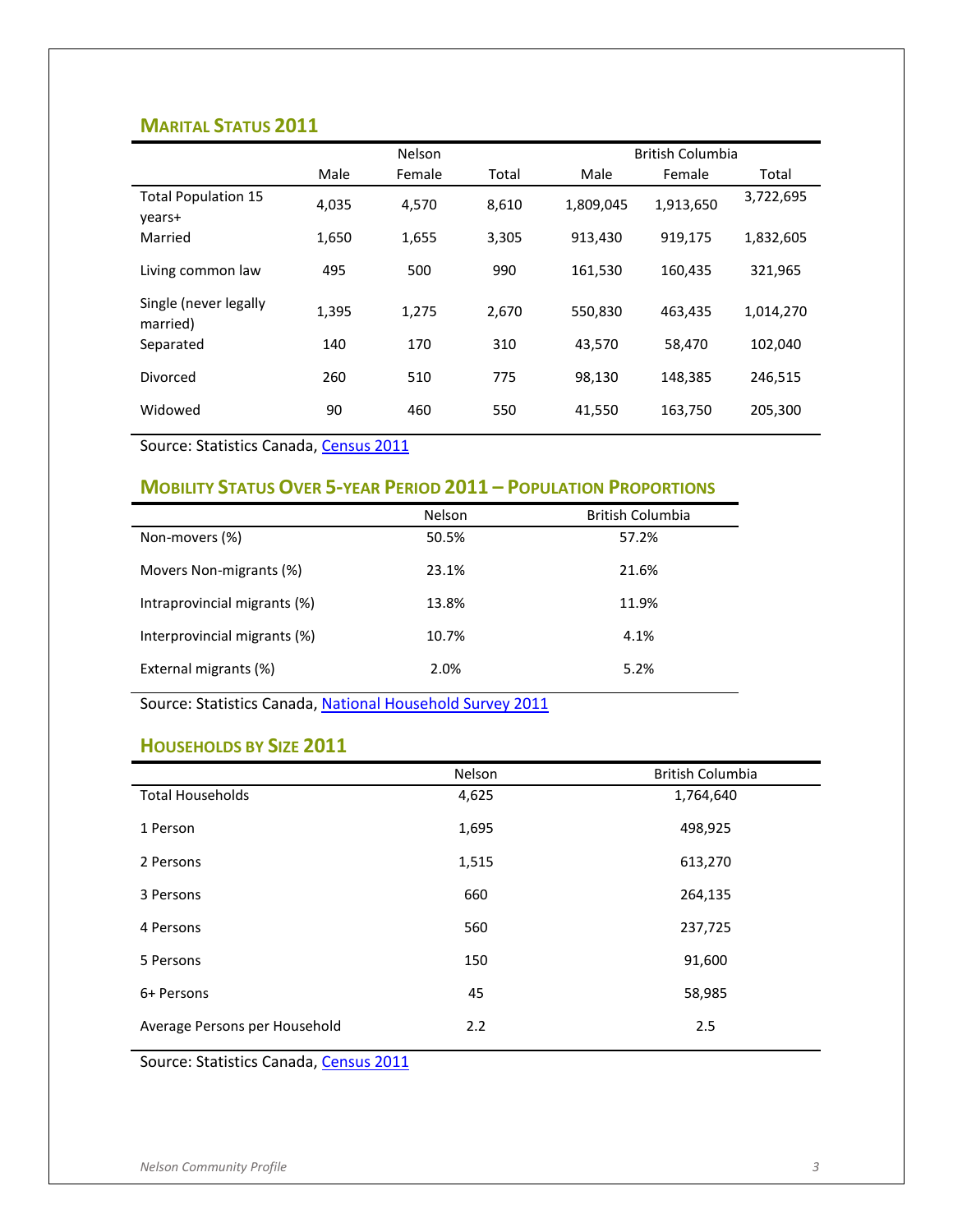## <span id="page-6-0"></span>**HOUSEHOLDS BY TYPE 2011**

|                                                              | Nelson | <b>British Columbia</b> |
|--------------------------------------------------------------|--------|-------------------------|
| Total private households                                     | 4,625  | 1,764,635               |
| Couple families without children                             | 990    | 458,880                 |
| Couple families with children                                | 945    | 439,150                 |
| Lone-parent families                                         | 465    | 143,445                 |
| One-family households with additional non-<br>family persons | 190    | 91,190                  |
| Two-or-more-family households                                | 40     | 50,415                  |
| One-person households                                        | 1,695  | 498,925                 |
| Non-family households with two or more<br>persons            | 305    | 82,640                  |

Source: Statistics Canada[, Census 2011](http://www12.statcan.gc.ca/census-recensement/2011/dp-pd/prof/index.cfm?Lang=E)

## <span id="page-6-1"></span>**INCOME**

#### <span id="page-6-2"></span>**PERSONAL INCOME 2012**

|                                | Nelson | British Columbia |
|--------------------------------|--------|------------------|
| Number of Returns Under 10,000 | 1310   | 637,790          |
| 10,000-14,999                  | 1020   | 343,260          |
| 15,000-19,999                  | 950    | 329,290          |
| 20,000-24,999                  | 750    | 262,850          |
| 25,000-29,999                  | 630    | 211,370          |
| 30,000-34,999                  | 560    | 198,510          |
| 35,000-39,999                  | 540    | 191,780          |
| 40,000-44,999                  | 500    | 182,470          |
| 45,000-49,999                  | 360    | 153,520          |
| 50,000-59,999                  | 640    | 248,450          |
| 60,000-69,999                  | 470    | 191,970          |
| 70,000-79,999                  | 300    | 145,330          |
| 80,000-89,999                  | 260    | 111,390          |
| 90,000-99,999                  | 150    | 75,200           |
| 100,000-149,999                | 320    | 157,840          |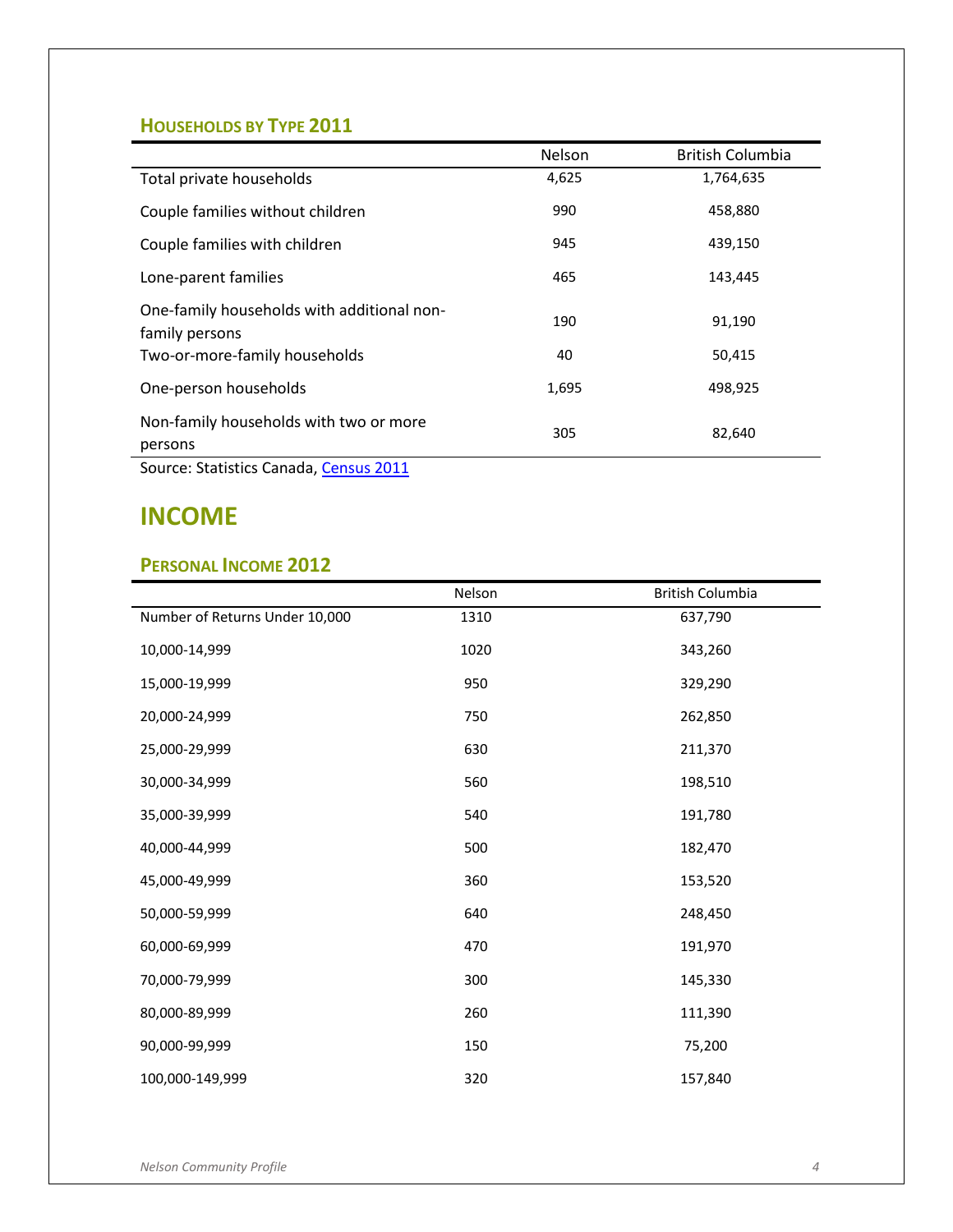| 150,000-249,999                    | 80     | 57,170 |
|------------------------------------|--------|--------|
| 250,000+                           | 30     | 26,460 |
| Average Income (\$)                | 37,541 | 42,453 |
| Source: Canada Revenue Agency 2014 |        |        |

<span id="page-7-0"></span>**COMPOSITION OF TOTAL INCOME OF POPULATION BY SOURCE 2010**

|                                          | Nelson | British Columbia |
|------------------------------------------|--------|------------------|
| Employment income %                      | 71.4   | 73.7             |
| Investment income %                      | 5.7    | 6.1              |
| Retirement pensions, superannuation and  |        |                  |
| annuities %                              | 8.6    | 6.9              |
| Other market income %                    | 1.4    | 1.7              |
| Canada/Quebec Pension Plan benefits %    | 4.5    | 3.7              |
| Old Age Security pensions and Guaranteed |        |                  |
| Income Supplement %                      | 3.0    | 3.3              |
| Employment Insurance benefits %          | 1.5    | 1.5              |
| Child benefits %                         | 1.4    | 1.2              |
| Other income from government sources %   | 2.5    | 2.0              |

Source: Statistics Canada[, National Household Survey 2011](http://www12.statcan.gc.ca/nhs-enm/2011/dp-pd/prof/index.cfm?Lang=E)

#### <span id="page-7-1"></span>**HOUSEHOLD INCOME 2010**

|                            | Nelson | British Columbia |
|----------------------------|--------|------------------|
| Total number of households | 4,625  | 1,764,630        |
| Under \$5,000              | 105    | 60,125           |
| \$5,000 to \$9,999         | 85     | 36,340           |
| \$10,000 to \$14,999       | 240    | 59,965           |
| \$15,000 to \$19,999       | 280    | 96,600           |
| \$20,000 to \$29,999       | 605    | 157,605          |
| \$30,000 to \$39,999       | 565    | 167,220          |
| \$40,000 to \$49,999       | 485    | 158,400          |
| \$50,000 to \$59,999       | 310    | 140,340          |
| \$60,000 to \$79,999       | 655    | 246,720          |
| \$80,000 to \$99,999       | 455    | 193,180          |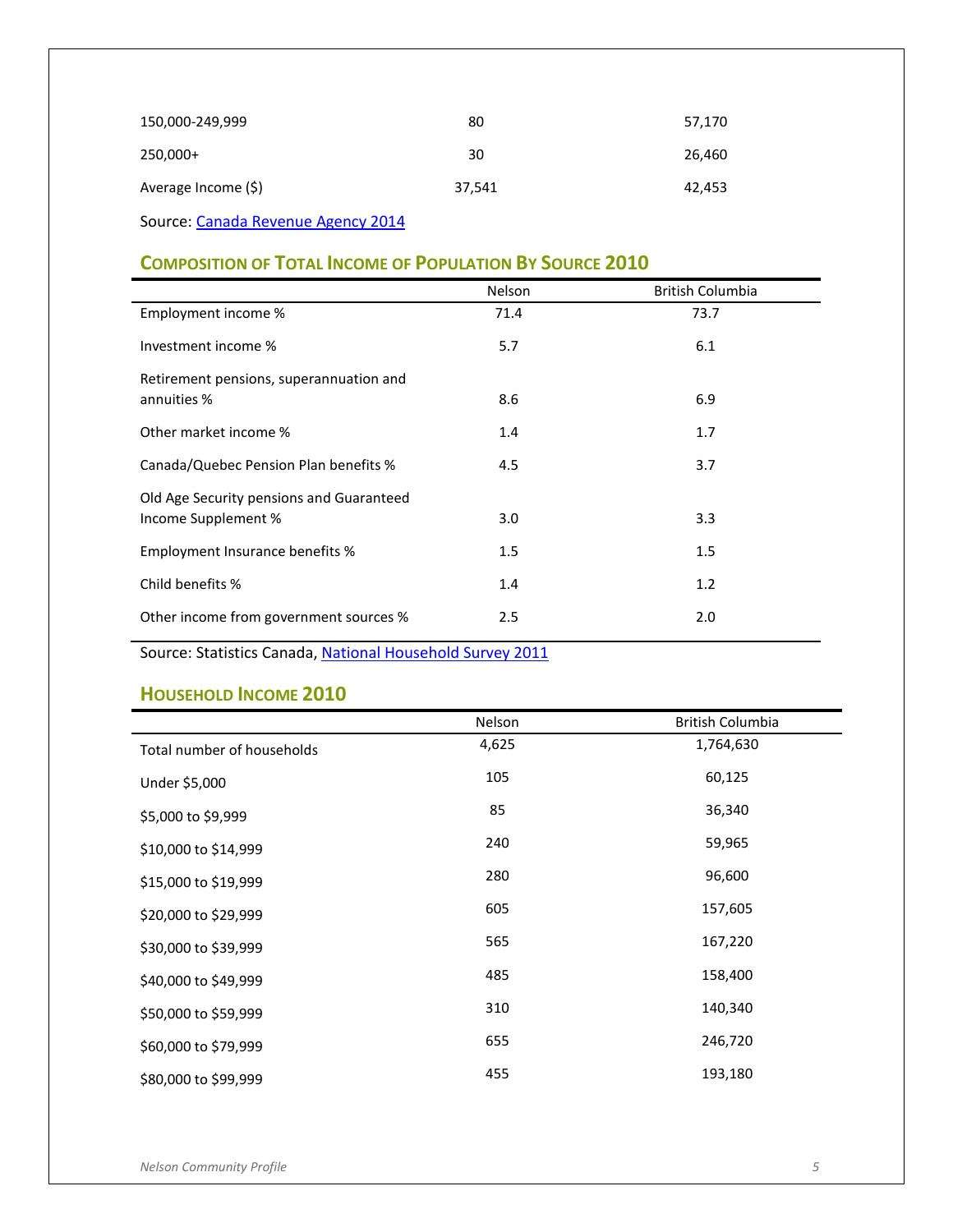| \$100,000 to \$124,999            | 320    | 167,415 |
|-----------------------------------|--------|---------|
| \$125,000 to \$149,999            | 175    | 106,325 |
| \$150,000 and over                | 335    | 174,385 |
| Median household total income \$  | 48,077 | 60,333  |
| Average household total income \$ | 65,109 | 77,378  |

Source: Statistics Canada[, National Household Survey 2011](http://www12.statcan.gc.ca/nhs-enm/2011/dp-pd/prof/index.cfm?Lang=E)

## <span id="page-8-0"></span>**ECONOMIC DEPENDENCY 2012**

|                                                   | Nelson Local Health Area | ВC  |
|---------------------------------------------------|--------------------------|-----|
| Population receiving Income Assistance (%)        | 2.6                      | 1.7 |
| Population 15+ receiving Employment Insurance (%) | 2.3                      | 1.3 |

Source: BC Stats[, Socio-Economic Profiles](http://www.bcstats.gov.bc.ca/StatisticsBySubject/SocialStatistics/SocioEconomicProfilesIndices/Profiles.aspx)

# <span id="page-8-1"></span>**HOUSEHOLD AVERAGE SPENDING BREAKDOWN 2013 (\$ PER YEAR)**

|                                               |                         | Population centre 1,000 |            |
|-----------------------------------------------|-------------------------|-------------------------|------------|
|                                               | <b>British Columbia</b> | to 29,999               | Rural area |
| Total expenditure                             | 78,414                  | 70,633                  | 72,040     |
| Food expenditures                             | 8,084                   | 7,302                   | 7,340      |
| Shelter                                       | 18,766                  | 13,640                  | 13,346     |
| Household operation                           | 4,339                   | 4,030                   | 4,363      |
| Household furnishings<br>and equipment        | 2,067                   | 1,695                   | 2,028      |
| Clothing and accessories                      | 3,451                   | 3,206                   | 2,801      |
| Transportation                                | 11,184                  | 11,680                  | 12,583     |
| Health care                                   | 2,790                   | 3,392                   | 2,604      |
| Personal care                                 | 1,222                   | 1,010                   | 1,087      |
| Recreation                                    | 3,909                   | 3,884                   | 4,518      |
| Education                                     | 1,831                   | 778                     | 635        |
| Reading materials and<br>other printed matter | 193                     | 174                     | 177        |
| Tobacco products and<br>alcoholic beverages   | 1,256                   | 1,400                   | 1,415      |
| Games of chance                               | 232                     | 170                     | 158        |
| Miscellaneous                                 | 1,684                   | 1,668                   | 1,508      |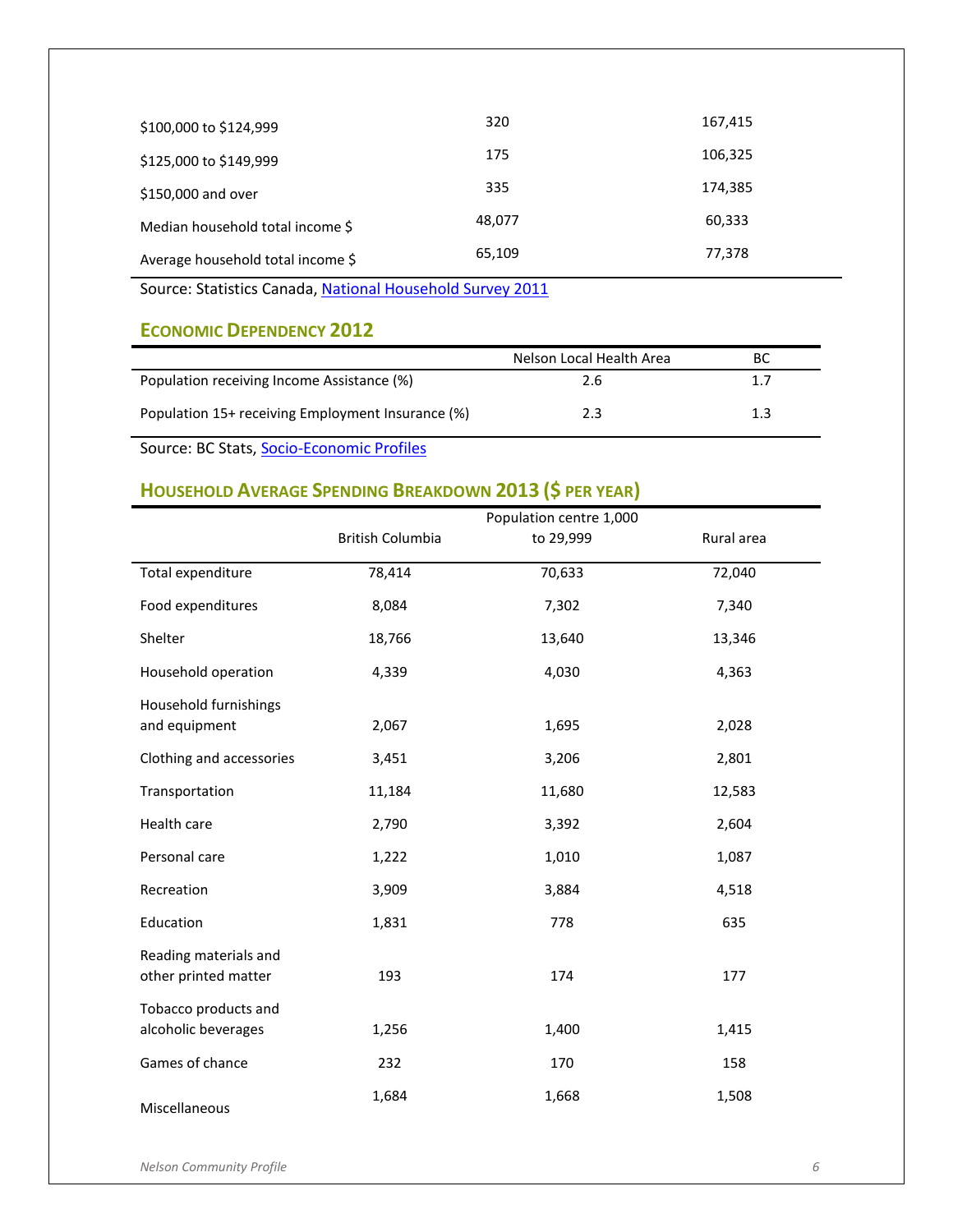| expenditures                                                        |        |        |        |
|---------------------------------------------------------------------|--------|--------|--------|
| Income taxes                                                        | 11,113 | 10,886 | 11,252 |
| Personal insurance<br>payments and pension<br>contributions         | 4,138  | 4,261  | 4,003  |
| Gifts of money, support<br>payments and<br>charitable contributions | 2,155  | 1,457  | 2,224  |

Source: Statistics Canada[, Survey of Household Spending \(SHS\)](http://www5.statcan.gc.ca/cansim/a26?lang=eng&retrLang=eng&id=2030021&pattern=2030021..2030029&csid=)

# <span id="page-9-0"></span>**HOUSING**

#### <span id="page-9-1"></span>**DWELLINGS BY STRUCTURE 2011**

|                                   | Nelson | <b>British Columbia</b> |
|-----------------------------------|--------|-------------------------|
| Total number of occupied private  |        |                         |
| dwellings                         | 4,630  | 1,764,635               |
| Single-detached house             | 2,510  | 842,120                 |
| Apartment, building that has five |        |                         |
| or more storeys                   | 0      | 143,970                 |
| Movable dwelling                  | 95     | 46,960                  |
| Semi-detached house               | 210    | 52,825                  |
| Row house                         | 190    | 130,365                 |
| Apartment, duplex                 | 455    | 184,355                 |
| Apartment, building that has      |        |                         |
| fewer than five storeys           | 1,145  | 361,150                 |
| Other single-attached house       | 10     | 2,885                   |

Source: Statistics Canada[, Census 2011](http://www12.statcan.gc.ca/census-recensement/2011/dp-pd/prof/index.cfm?Lang=E)

#### <span id="page-9-2"></span>**AVERAGE OWNER-OCCUPIED DWELLING VALUES 2011**

|                                            | Nelson  | British Columbia |
|--------------------------------------------|---------|------------------|
| Private non-farm, non-reserve<br>dwellings | 2.915   | 1,202,000        |
| Average value of dwelling (\$)             | 365,792 | 543,635          |

Source: Statistics Canada[, National Household Survey 2011](http://www12.statcan.gc.ca/nhs-enm/2011/dp-pd/prof/index.cfm?Lang=E)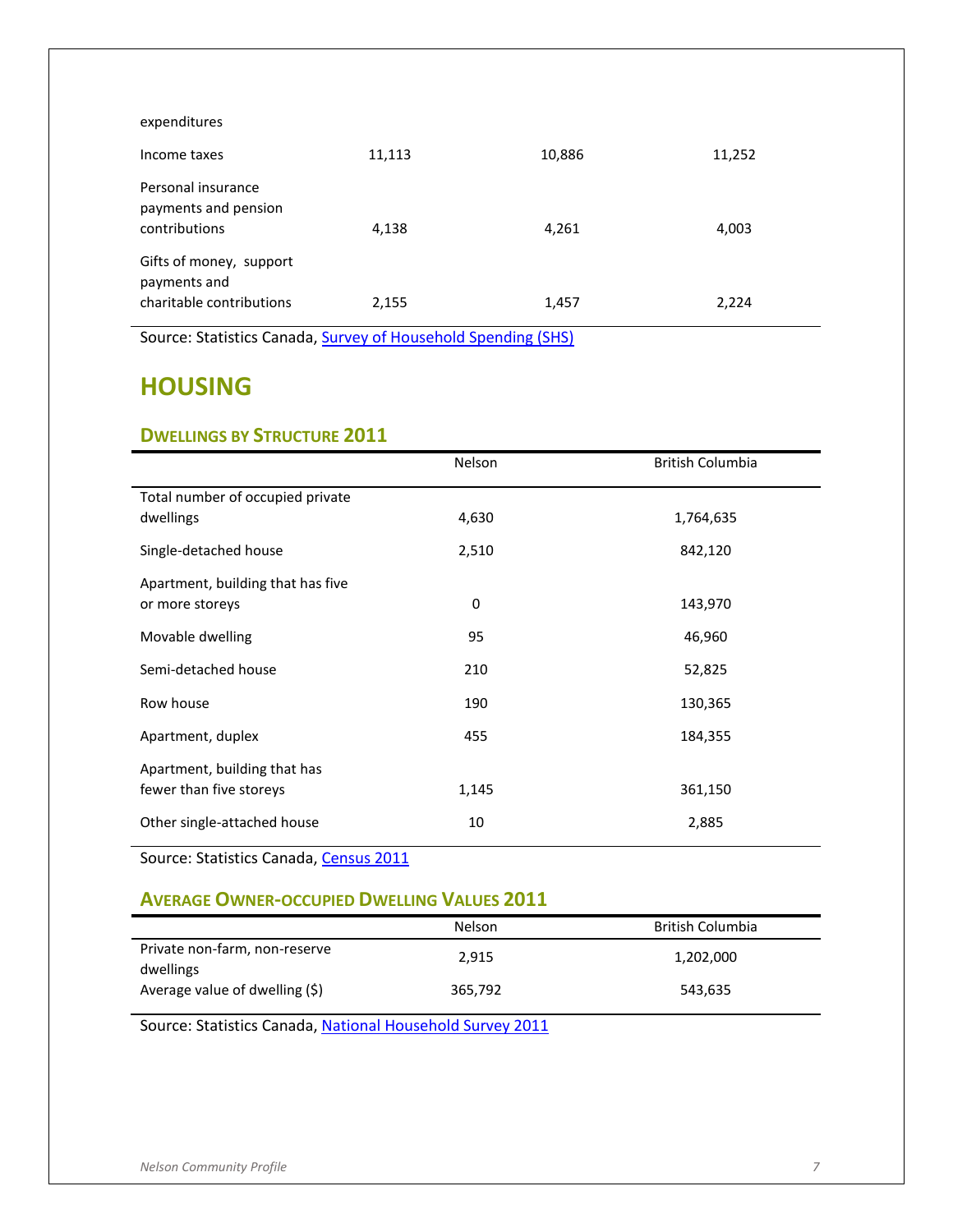|                                      | Nelson  | <b>Basin-Boundary Region</b> |
|--------------------------------------|---------|------------------------------|
| Number of single family<br>dwellings | 2,501   | 45,238                       |
| Under \$50,000                       | 0%      | 0%                           |
| \$50,000 to \$99,999                 | 0%      | 3%                           |
| \$100,000 to \$149,999               | 0%      | 9%                           |
| \$150,000 to \$199,999               | 2%      | 15%                          |
| \$200,000 to \$249,999               | 12%     | 19%                          |
| \$250,000 to \$299,999               | 24%     | 17%                          |
| \$300,000 to \$349,999               | 26%     | 12%                          |
| \$350,000 to \$399,999               | 17%     | 8%                           |
| \$400,000 to \$499,999               | 13%     | 8%                           |
| \$500,000 to \$749,999               | 4%      | 6%                           |
| \$750,000 or more                    | 0%      | 2%                           |
| Median value of dwelling \$          | 319,000 | 260,100                      |

#### <span id="page-10-0"></span>**DISTRIBUTION OF SINGLE FAMILY DWELLING VALUES 2015**

Source: BC Assessment (Custom Data)

## <span id="page-10-1"></span>**HOUSEHOLDS AND SHELTER COSTS BY TENURE 2011**

| Nelson | <b>British Columbia</b> |
|--------|-------------------------|
| 4,630  | 1,764,630               |
| 2.920  | 1,234,710               |
| 1,710  | 524,995                 |
| 717    | 1,023                   |
| 801    | 903                     |
|        |                         |

Source: Statistics Canada[, National Household Survey 2011](http://www12.statcan.gc.ca/nhs-enm/2011/dp-pd/prof/index.cfm?Lang=E)

#### <span id="page-10-2"></span>**DWELLINGS BY PERIOD OF CONSTRUCTION 2011**

|                                  | Nelson | British Columbia |
|----------------------------------|--------|------------------|
| Total number of occupied private |        |                  |
| dwellings                        | 4,630  | 1,764,630        |
|                                  |        |                  |
| 1960 or before                   | 2,280  | 282,675          |
| 1961 to 1980                     | 1,115  | 551,655          |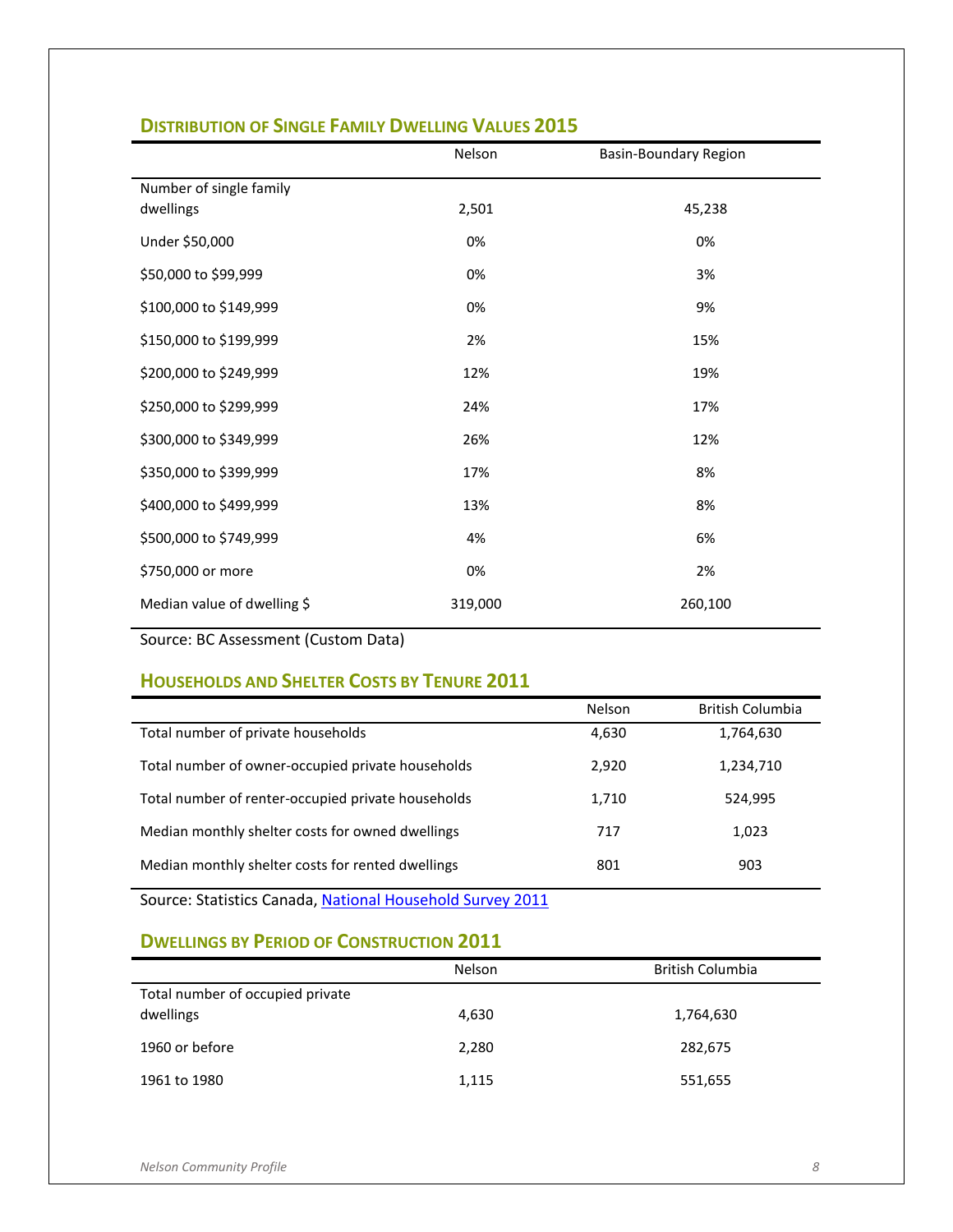| 1981 to 1990 | 235 | 308,450 |
|--------------|-----|---------|
| 1991 to 2000 | 460 | 329,780 |
| 2001 to 2005 | 155 | 133,235 |
| 2006 to 2011 | 385 | 158,845 |

Source: Statistics Canada[, National Household Survey 2011](http://www12.statcan.gc.ca/nhs-enm/2011/dp-pd/prof/index.cfm?Lang=E)

# <span id="page-11-0"></span>**LABOUR FORCE**

## <span id="page-11-1"></span>**LABOUR FORCE ACTIVITY 2014**

|                               | Kootenay Development Region |       | British Columbia |        |
|-------------------------------|-----------------------------|-------|------------------|--------|
|                               | 2011                        | 2014  | 2011             | 2014   |
| Population 15 years and older |                             |       |                  |        |
| (000)                         | 124.4                       | 122.3 | 3,778.8          | 3854.5 |
| Full-time employment (000)    | 51.3                        | 53.2  | 1,759.9          | 1814.2 |
| Part-time employment (000)    | 19.3                        | 14.3  | 514.7            | 493.9  |
| Unemployment (000)            | 6.1                         | 5.0   | 183.4            | 162.4  |
| Not in labour force (000)     | 47.7                        | 49.8  | 1,320.8          | 1384.0 |
| Unemployment rate (%)         | 8.0                         | 6.9   | 7.5              | 6.6    |
| Participation rate (%)        | 61.7                        | 59.3  | 65               | 64.1   |
| Employment rate (%)           | 56.8                        | 55.2  | 60.2             | 59.9   |

Source: Statistics Canada, Labour Force Survey, Custom Data

## <span id="page-11-2"></span>**LABOUR FORCE BY OCCUPATION 2011**

|                                                                                | Nelson | <b>British Columbia</b> |
|--------------------------------------------------------------------------------|--------|-------------------------|
| Management occupations                                                         | 620    | 263,685                 |
| Business, finance and administrative<br>occupations                            | 630    | 368,980                 |
| Natural and applied sciences and related<br>occupations                        | 530    | 154,055                 |
| Health occupations                                                             | 385    | 147,620                 |
| Occupations in education, law and social,<br>community and government services | 670    | 265,910                 |
| Occupations in art, culture, recreation and<br>sport                           | 280    | 78,565                  |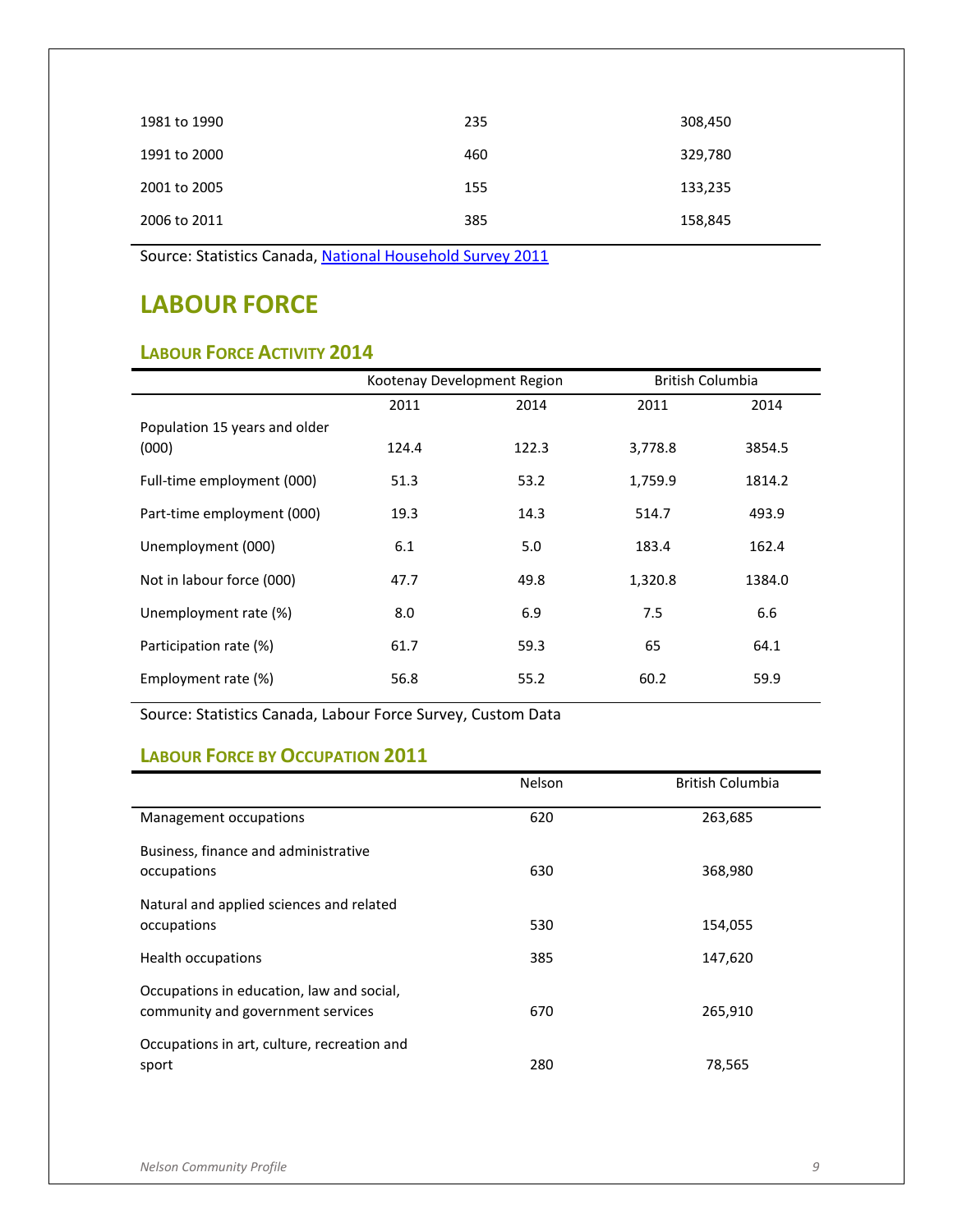| Sales and service occupations                                        | 1,290 | 554,345   |
|----------------------------------------------------------------------|-------|-----------|
| Trades, transport and equipment operators<br>and related occupations | 615   | 337,140   |
| Natural resources, agriculture and related<br>production occupations | 80    | 60,295    |
| Occupations in manufacturing and utilities                           | 205   | 74,720    |
| All occupations                                                      | 5,305 | 2,305,320 |

Source: Statistics Canada[, National Household Survey 2011](http://www12.statcan.gc.ca/nhs-enm/2011/dp-pd/prof/index.cfm?Lang=E)

## <span id="page-12-0"></span>**LABOUR FORCE BY INDUSTRY 2014**

|                                                   | Kootenay<br>Development Region | <b>British Columbia</b><br>(000s) |
|---------------------------------------------------|--------------------------------|-----------------------------------|
|                                                   | (000s)                         |                                   |
| Total labour force 15 years and over              | 72.5                           | 2425.4                            |
| Agriculture                                       | $\boldsymbol{0}$               | 27.5                              |
| Forestry, fishing, mining, quarrying, oil and gas | 7.4                            | 53.7                              |
| Utilities                                         | $\mathbf 0$                    | 13.9                              |
| Construction                                      | 5                              | 214.2                             |
| Manufacturing                                     | 4.8                            | 168.1                             |
| Trade                                             | 12.2                           | 369.9                             |
| Transportation and warehousing                    | 3.6                            | 137.6                             |
| Finance, insurance, real estate and leasing       | 3.2                            | 140.5                             |
| Professional, scientific and technical services   | $\overline{2}$                 | 187.4                             |
| Business, building and other support services     | 1.9                            | 94.4                              |
| <b>Educational services</b>                       | 5.1                            | 171.2                             |
| Health care and social assistance                 | 9.6                            | 275                               |
| Information, culture and recreation               | 2.7                            | 112.4                             |
| Accommodation and food services                   | 5.5                            | 195.5                             |
| Other services                                    | 3.4                            | 104.7                             |
| Public administration                             | $\overline{2}$                 | 100.9                             |
| Unclassified Industries                           | 2.2                            | 58.3                              |

Source: Statistics Canada, Labour Force Survey, Custom Data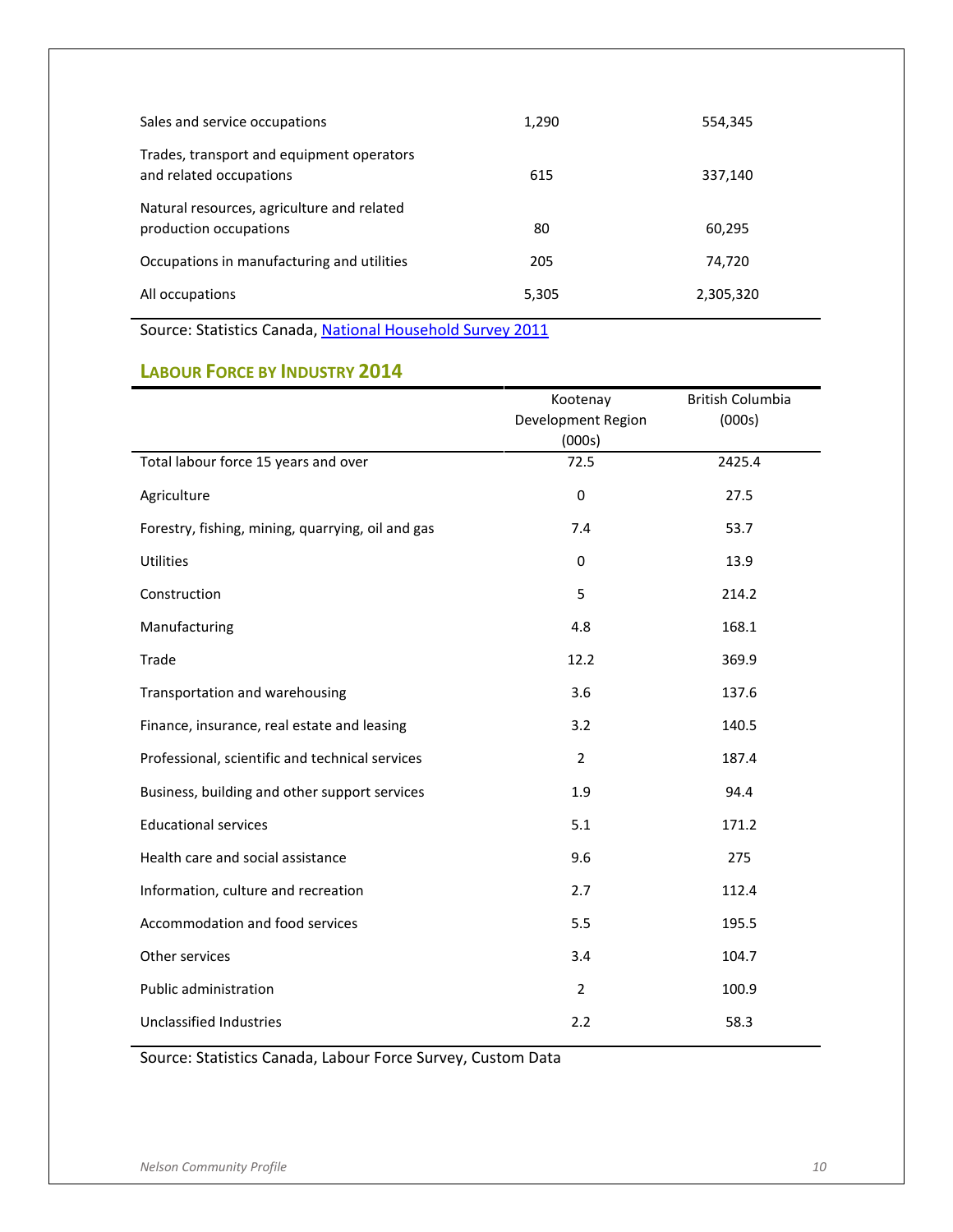## <span id="page-13-0"></span>**EMPLOYMENT BY INDUSTRY 2014**

|                                                   | Kootenay           | <b>British Columbia</b> |
|---------------------------------------------------|--------------------|-------------------------|
|                                                   | Development Region | (000s)                  |
|                                                   | (000s)             |                         |
| Total employees 15 years and over                 | 67.5               | 2278.4                  |
| Agriculture                                       | $\mathbf 0$        | 24.3                    |
| Forestry, fishing, mining, quarrying, oil and gas | 7.2                | 50                      |
| Utilities                                         | $\mathbf 0$        | 13.7                    |
| Construction                                      | 4.6                | 200.5                   |
| Manufacturing                                     | 4.7                | 161.4                   |
| Trade                                             | 11.8               | 358                     |
| Transportation and warehousing                    | 3.3                | 133.8                   |
| Finance, insurance, real estate and leasing       | 3.1                | 137.2                   |
| Professional, scientific and technical services   | 1.9                | 182.3                   |
| Business, building and other support services     | 1.7                | 87.9                    |
| <b>Educational services</b>                       | 5                  | 166.3                   |
| Health care and social assistance                 | 9.5                | 269.8                   |
| Information, culture and recreation               | 2.5                | 107.7                   |
| Accommodation and food services                   | 5.2                | 185.3                   |
| Other services                                    | 3.3                | 102.4                   |
| Public administration                             | 1.9                | 97.9                    |
| Unclassified Industries                           | 0                  | $\pmb{0}$               |

Source: Statistics Canada, Labour Force Survey, Custom Data

# <span id="page-13-1"></span>**MEDIAN HOURLY WAGE BY INDUSTRY 2014 (\$)**

|                                                   | Kootenay           | <b>British Columbia</b> |
|---------------------------------------------------|--------------------|-------------------------|
|                                                   | Development Region |                         |
| All Industries                                    | 23.00              | 21.79                   |
| Agriculture                                       | 0.00               | 15.00                   |
| Forestry, fishing, mining, quarrying, oil and gas | 33.27              | 28.00                   |
| Utilities                                         | 0.00               | 32.00                   |
| Construction                                      | 25.00              | 25.64                   |
| Manufacturing                                     | 27.00              | 24.00                   |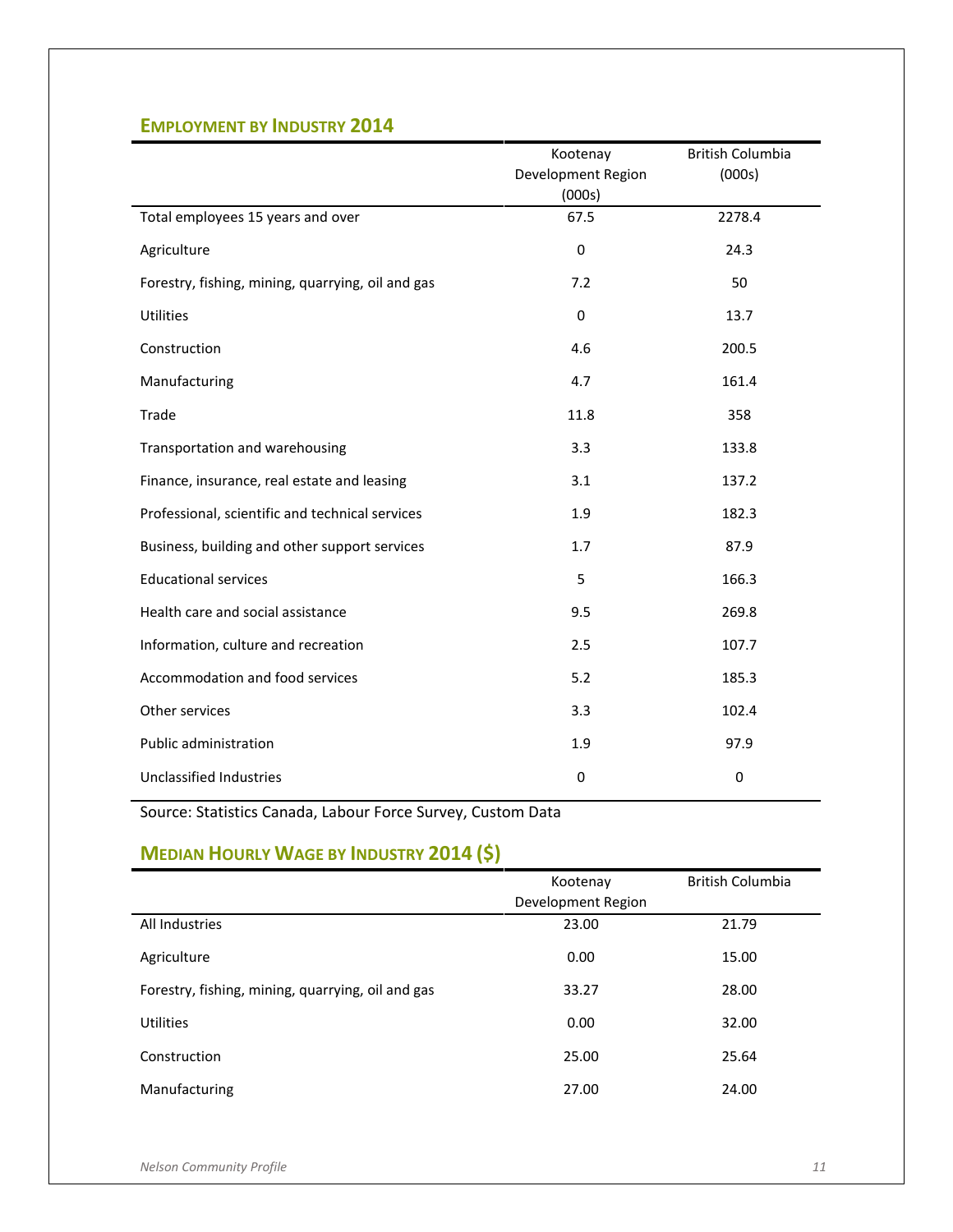| Trade                                           | 17.00 | 15.00 |
|-------------------------------------------------|-------|-------|
| Transportation and warehousing                  | 25.27 | 25.00 |
| Finance, insurance, real estate and leasing     | 22.12 | 22.44 |
| Professional, scientific and technical services | 0.00  | 28.85 |
| Business, building and other support services   | 0.00  | 16.00 |
| <b>Educational services</b>                     | 28.37 | 26.00 |
| Health care and social assistance               | 22.00 | 22.94 |
| Information, culture and recreation             | 18.82 | 21.00 |
| Accommodation and food services                 | 12.00 | 12.00 |
| Other services                                  | 19.23 | 17.99 |
| Public administration                           | 27.00 | 31.00 |

Source: Statistics Canada, Labour Force Survey, Custom Data

Note: 0.00 implies suppressed/unknown values

## <span id="page-14-0"></span>**MEDIAN COMMUTE DURATION 2011**

|                                                           | Nelson | <b>British Columbia</b> |  |
|-----------------------------------------------------------|--------|-------------------------|--|
| Duration (minutes)                                        | 10.8   | 20.4                    |  |
| Source: Statistics Canada, National Household Survey 2011 |        |                         |  |

#### <span id="page-14-1"></span>**PLACE OF WORK STATUS 2011**

|                                                | <b>Nelson</b> | <b>British Columbia</b> |
|------------------------------------------------|---------------|-------------------------|
| Total employed labour force 15 years and older | 4,970         | 2,171,470               |
| Worked at home                                 | 445           | 174,000                 |
| Worked outside Canada                          | 0             | 12,480                  |
| No fixed workplace address                     | 615           | 304,465                 |
| Worked at usual place                          | 3,900         | 1,680,525               |

Source: Statistics Canada[, National Household Survey 2011](http://www12.statcan.gc.ca/nhs-enm/2011/dp-pd/prof/index.cfm?Lang=E)

# <span id="page-14-2"></span>**EDUCATION**

## <span id="page-14-3"></span>**HIGHEST EDUCATIONAL ATTAINMENT 2011**

|                                    | Nelson | <b>British Columbia</b> |
|------------------------------------|--------|-------------------------|
| Total population 15 years or older | 8.285  | 3,646,840               |
| No certificate, diploma or degree  | 1.030  | 607,655                 |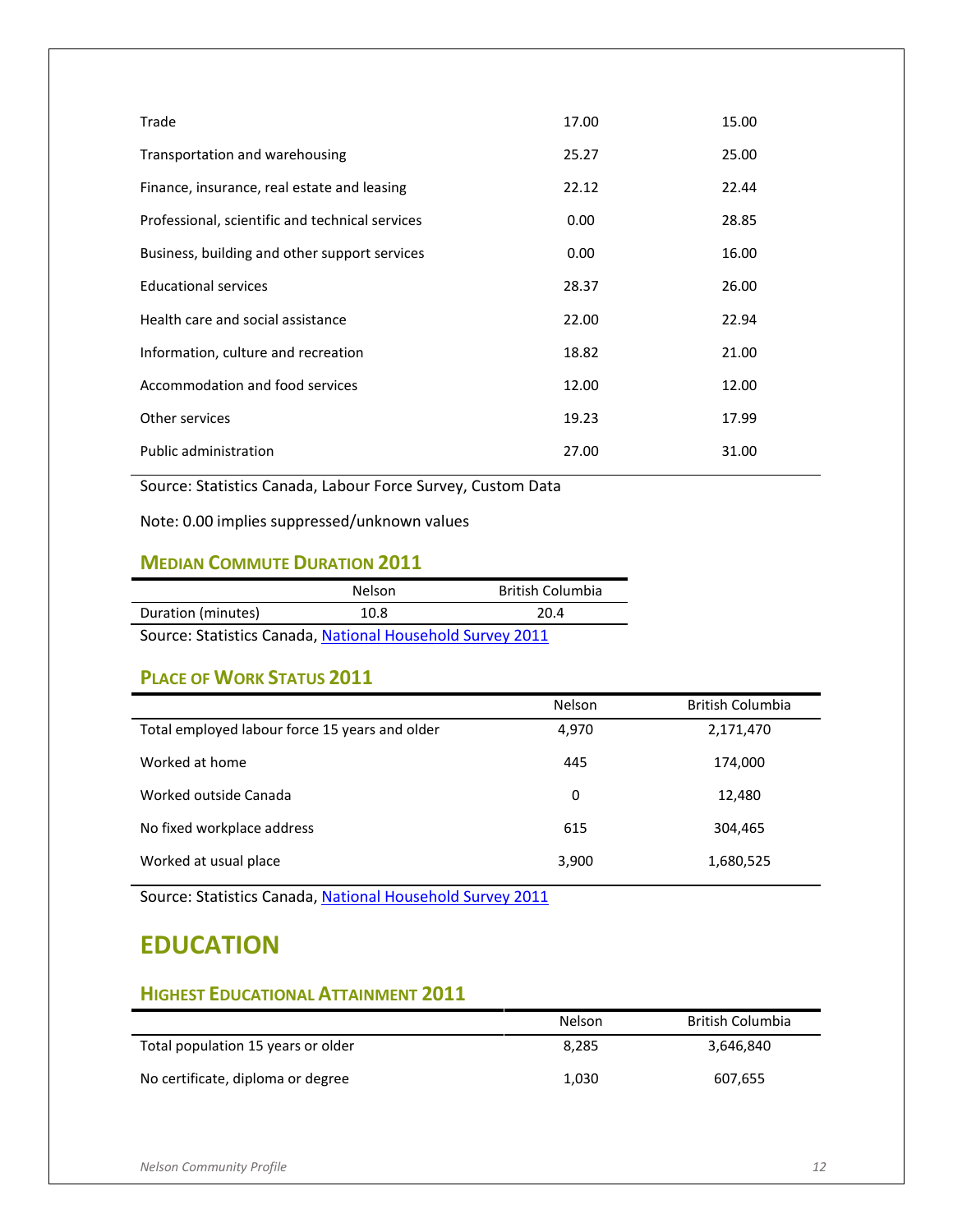| High school certificate or equivalent                            | 2.375 | 1,009,400 |
|------------------------------------------------------------------|-------|-----------|
| Apprenticeship or trades certificate or diploma                  | 775   | 387,455   |
| College, CEGEP or other non-university certificate or<br>diploma | 1,820 | 628,115   |
| University certificate or diploma below bachelor level           | 330   | 208,245   |
| Bachelor's degree                                                | 1,175 | 511,240   |
| University certificate or diploma above bachelor level           | 775   | 294,725   |
|                                                                  |       |           |

Source: Statistics Canada[, National Household Survey 2011](http://www12.statcan.gc.ca/nhs-enm/2011/dp-pd/prof/index.cfm?Lang=E)

## <span id="page-15-0"></span>**MAJOR FIELD OF STUDY 2011**

|                                                     | Nelson | <b>British Columbia</b> |
|-----------------------------------------------------|--------|-------------------------|
| Total population over 15 years with postsecondary   |        |                         |
| qualifications                                      | 4,880  | 2,029,785               |
| Education                                           | 355    | 149,980                 |
| Visual and performing arts, and communications      |        |                         |
| technologies                                        | 285    | 89,230                  |
| <b>Humanities</b>                                   | 260    | 120,340                 |
| Social and behavioural sciences and law             | 490    | 209,655                 |
| Business, management and public administration      | 830    | 412,335                 |
| Physical and life sciences and technologies         | 250    | 79,980                  |
| Mathematics, computer and information sciences      | 90     | 72,705                  |
| Architecture, engineering, and related technologies | 895    | 421,115                 |
| Agriculture, natural resources and conservation     | 300    | 49,275                  |
| Health and related fields                           | 825    | 308,880                 |
| Personal, protective and transportation services    | 300    | 116,025                 |
| Other fields of study                               | 0      | 270                     |

Source: Statistics Canada[, National Household Survey 2011](http://www12.statcan.gc.ca/nhs-enm/2011/dp-pd/prof/index.cfm?Lang=E)

## <span id="page-15-1"></span>**SCHOOLS AND ENROLMENTS 2014/15**

|                                     | Kootenay Lake School District |         |  |
|-------------------------------------|-------------------------------|---------|--|
|                                     | 2011/12                       | 2014/15 |  |
| Number of Elementary Schools        | 22                            | 25      |  |
| <b>Elementary School Enrollment</b> | 2,719                         | 2,736   |  |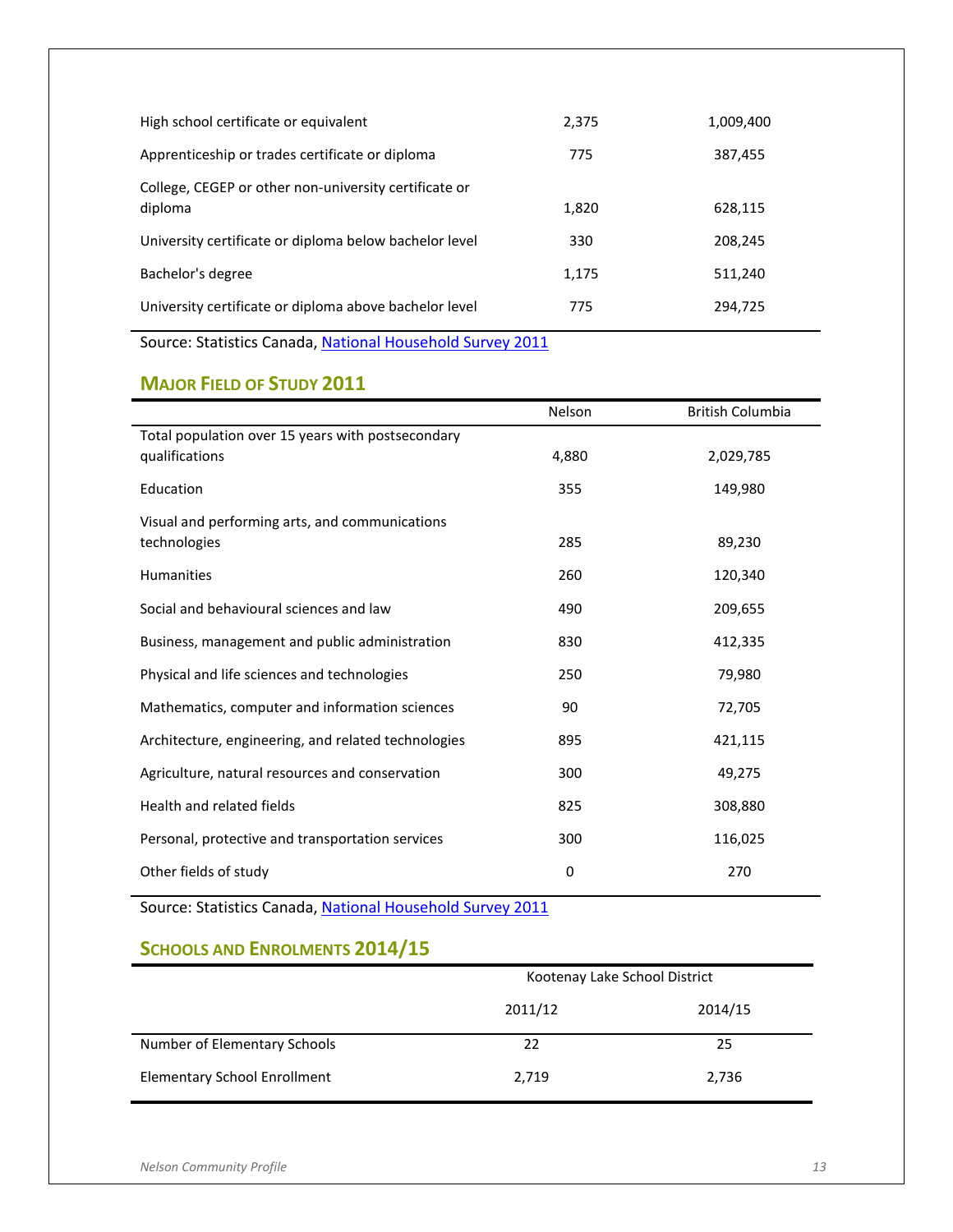<span id="page-16-0"></span>

| Number of Secondary Schools                    | $\overline{3}$ |         | 3       |
|------------------------------------------------|----------------|---------|---------|
| Secondary School Enrollment<br>2,303           |                | 2,156   |         |
| Source: British Columbia Ministry of Education |                |         |         |
| <b>POST-SECONDARY INSTITUTION FTES - BC</b>    |                |         |         |
| Institution                                    |                | 2012/13 | 2013/14 |
| British Columbia Institute of Technology       |                | 12,953  | 13,335  |
| Camosun College                                |                | 7,018   | 7,024   |
| Capilano University                            |                | 5,620   | 5,209   |
| College of New Caledonia                       |                | 2,140   | 2,022   |
| College of the Rockies                         |                | 1,700   | 1,750   |
| Douglas College                                |                | 8,792   | 9,097   |
| Emily Carr University of Art + Design          |                | 1,458   | 1,500   |
| Justice Institute of British Columbia          |                | 2,687   | 2,597   |
| Kwantlen Polytechnic University                |                | 9,273   | 9,309   |
| Langara College                                |                | 7,370   | 7,232   |
| Nicola Valley Institute of Technology          |                | 549     | 554     |
| North Island College                           |                | 1,972   | 1,947   |
| Northern Lights College                        |                | 874     | 831     |
| Northwest Community College                    |                | 1,009   | 1,126   |
| Okanagan College                               |                | 5,379   | 5,070   |
| Royal Roads University                         |                | 2,440   | 2,440   |
| Selkirk College                                |                | 1,725   | 1,755   |
| Simon Fraser University                        |                | 22,661  | 22,701  |
| Thompson Rivers University                     |                | 7,967   | 8,474   |
| University of British Columbia                 |                | 45,650  | 45,353  |
| University of Northern British Columbia        |                | 2,888   | 2,833   |
| University of the Fraser Valley                |                | 6,852   | 6,755   |
| University of Victoria                         |                | 16,524  | 16,649  |
| Vancouver Community College                    |                | 6,352   | 6,112   |
| Vancouver Island University                    |                | 6,009   | 5,873   |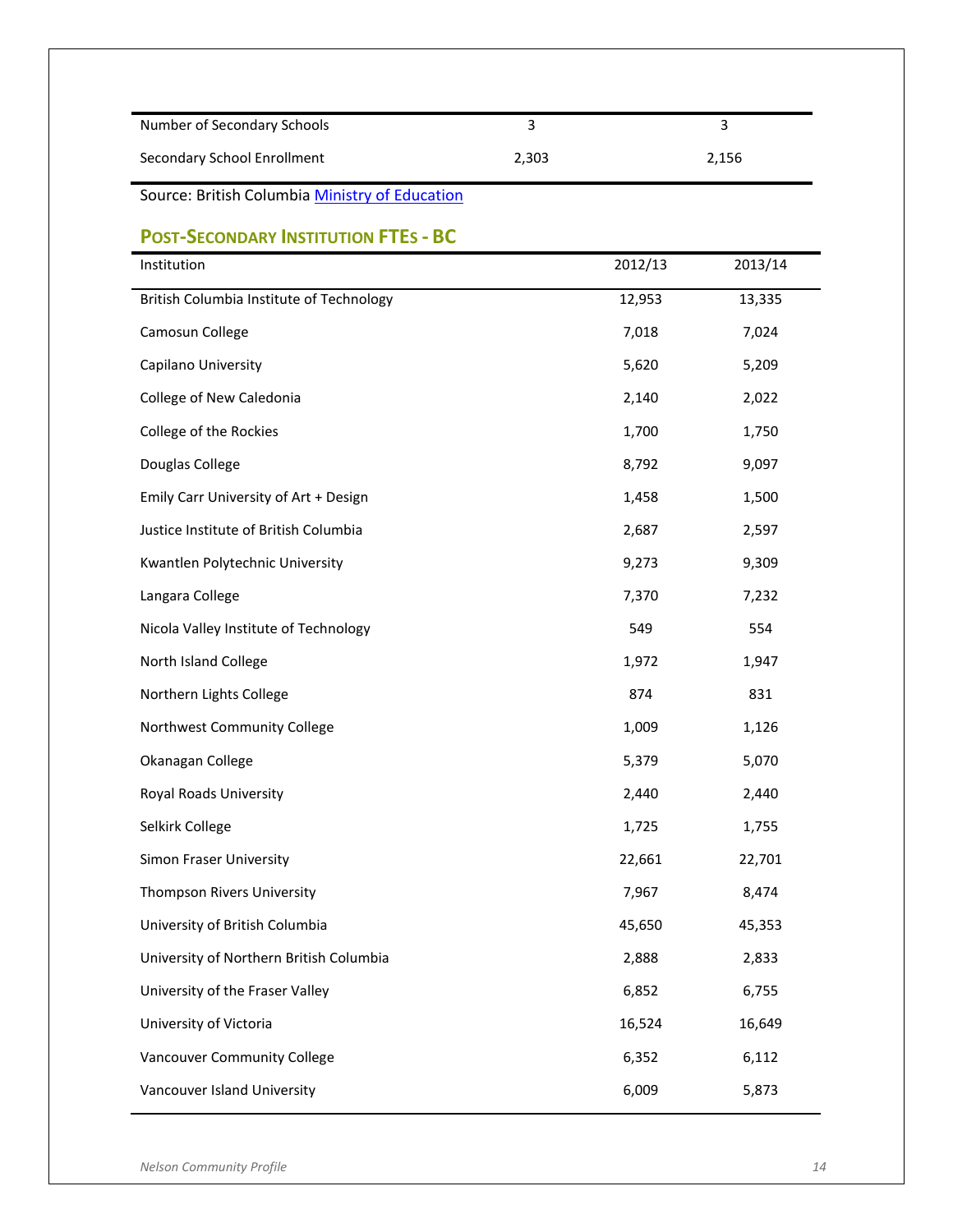Source: [DataBC](http://catalogue.data.gov.bc.ca/dataset/full-time-equivalent-enrolments-at-b-c-public-post-secondary-institutions)

# <span id="page-17-0"></span>**QUALITY OF LIFE**

#### <span id="page-17-1"></span>**WEATHER AND CLIMATE**

| Castlegar A Weather Station | July | December |
|-----------------------------|------|----------|
| Daily Average (°C)          | 20.2 | $-2.1$   |
| Daily Maximum (°C)          | 28.1 | 0        |
| Daily Minimum (°C)          | 12.2 | $-4.2$   |
| Precipitation (mm)          | 48.1 | 90.3     |

Source: National Climate Data and Information Archive: [1981-2010 Climate Normals](http://climate.weather.gc.ca/climate_normals/index_e.html)

#### <span id="page-17-2"></span>**HEALTH INDICATORS 2013**

| Kootenay-Boundary Health Service                                   |               |             |                         |             |
|--------------------------------------------------------------------|---------------|-------------|-------------------------|-------------|
|                                                                    | Delivery Area |             | <b>British Columbia</b> |             |
|                                                                    | 2010 (% of    | 2013 (% of  | 2010 (% of              | 2013 (% of  |
|                                                                    | population)   | population) | population)             | population) |
| Perceived health, very good<br>or excellent                        | 58.8          | 61.1        | 58.6                    | 59.9        |
| Perceived mental health, very<br>good or excellent                 | 67.6          | 69          | 70.4                    | 68.7        |
| Overweight or obese                                                | 51.4          | 46.7        | 45.1                    | 46.6        |
| Sense of community<br>belonging, somewhat strong<br>or very strong | 85.7          | 78.7        | 68.9                    | 68.3        |
| Life satisfaction, satisfied or<br>very satisfied                  | 93.6          | 92.2        | 90.9                    | 91          |

Source: Statistics Canada[, Health Profile 2013](http://www12.statcan.gc.ca/health-sante/82-228/index.cfm)

## <span id="page-17-3"></span>**CRIME STATISTICS 2011**

|                                        | Nelson Local Health Area | <b>British Columbia</b> |
|----------------------------------------|--------------------------|-------------------------|
| Serious Violent Crime Rate             | 1.5                      | 3.3                     |
| Serious Property Crime Rate            | 3.0                      | 7.8                     |
| <b>Total Serious Crime Rate</b>        | 4.5                      | 11.1                    |
| # of Serious Crimes per Police Officer | 4.1                      | 7.7                     |

Source: BC Stats [Socio-Economic Indices](http://www.bcstats.gov.bc.ca/StatisticsBySubject/SocialStatistics/SocioEconomicProfilesIndices/SocioEconomicIndices/LHAReports.aspx)

Note: rates are offences per 1000 population, averaged from 2009 to 2011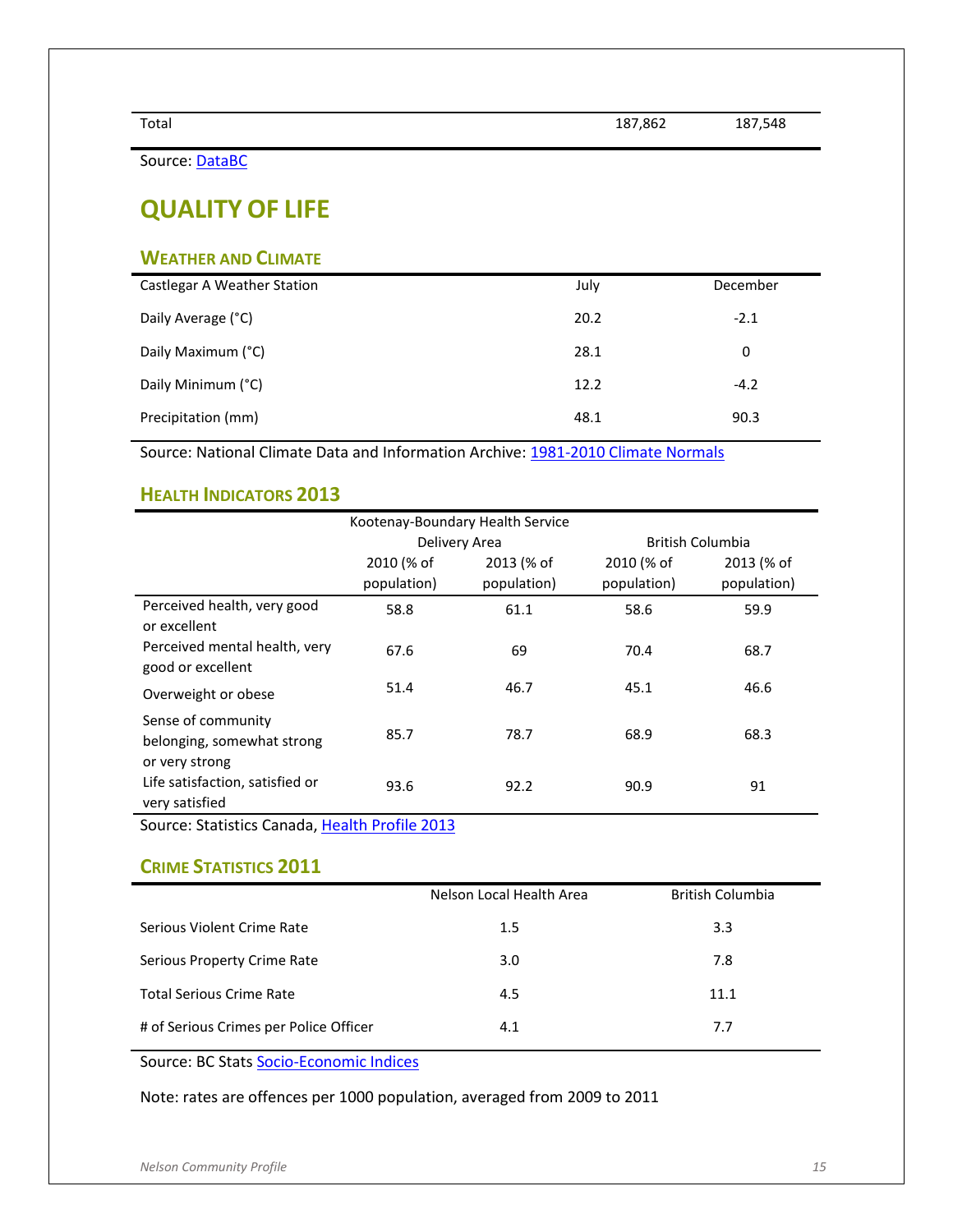## <span id="page-18-0"></span>**SELECTED EVENTS**

| <b>Top Annual Events</b>                      | Date(s)                            |
|-----------------------------------------------|------------------------------------|
| Kootenay Coldsmoke Powder Festival            | Third weekend of February          |
| Whitewater Winter Beach Party Bash            | First weekend of April             |
| Kaslo May Days                                | Victoria Day Long Weekend in May   |
| Cottonwood Outdoor Market (Saturday)          | May - October                      |
| Castlegar Sculpture Walk                      | May – September                    |
| Downtown Farmers Market (Wednesday)           | June – September                   |
| Garden Fest                                   | Mid-May                            |
| Market Fest (Evening Market)                  | Last Friday in June, July & August |
| <b>Fall Fair</b>                              | End of September                   |
| Canada Community Celebration at Lakeside Park | July 1                             |
| ArtWalk                                       | July 1 - September 30              |
| Toad Rock Motorcycle Rally                    | July Long Weekend                  |
| Starbelly Jam in Crawford Bay                 | July                               |
| <b>Fat Tire Fest</b>                          | Second Week in July                |
| Keep the Beat Nelson                          | Last Wednesday in July             |
| Kaslo Jazz Etc. Music Festival                | August Long Weekend                |
| Cyswog 'N' Fun Triathlon                      | First Sunday in August             |
| Shambhala Music Festival                      | <b>Early August</b>                |
| Harrop Harvest Festival                       | September                          |
| Kootenay Storytelling Festival                | September                          |
| Nelson Road Kings' Queen City Cruise          | September                          |
| Hills Garlic Festival                         | September                          |
| Country Christmas Craft Fair                  | November                           |
| Kootenay Artisans Christmas Market            | Late November or Early December    |
| Christmas on Baker                            | December                           |
| Christmas by the Lake (Silverton)             | First Weekend in December          |

Source: RDI Research.

# <span id="page-18-1"></span>**SELECTED CULTURAL AND RECREATIONAL AMENITIES (WITHIN A TWO-HOUR DRIVE)**

| <b>Amenities</b>                         | Activity                                  |
|------------------------------------------|-------------------------------------------|
| Ainsworth Hotsprings                     | <b>Hotsprings</b>                         |
| <b>Balfour Golf Course</b>               | Golf                                      |
| Crawford Bay Artisans                    | Broom Making/Weaving/Pottery/Metalworks/  |
|                                          | Copper & Glass                            |
| Glass House                              | Roadside Attraction                       |
| Granite Pointe Golf                      | Golf                                      |
| Kokanee Creek Provincial Park            | Camping/Hiking/Swimming/Fishing/Boating   |
| Kokanee Glacier                          | Hiking/Rock Climbing/Camping/             |
| Kokanee Springs Golf Resort              | Golf                                      |
| Kootenay Lake                            | Boating/Kayaking/Swimming/Water Skiing/   |
|                                          | Camping/Fishing/Sailing/Wind Surfing      |
| Nelson's Baker Street                    | Shopping/Dining/Entertainment             |
| Nelson – Salmo Great Northern Rail Trail | Mountain Biking & Hiking                  |
| West Arm Park                            | Hiking/Tent Camping                       |
| Whitewater Ski Resort                    | Skiing & Snowboarding                     |
| <b>Red Mountain</b>                      | Skiing/Snowboarding                       |
| Sandon & Silverton                       | Historic Town Sightseeing/Hiking          |
| Selkirk Mountains                        | Heli-skiing/Catskiing/Hiking/Fishing/Dirt |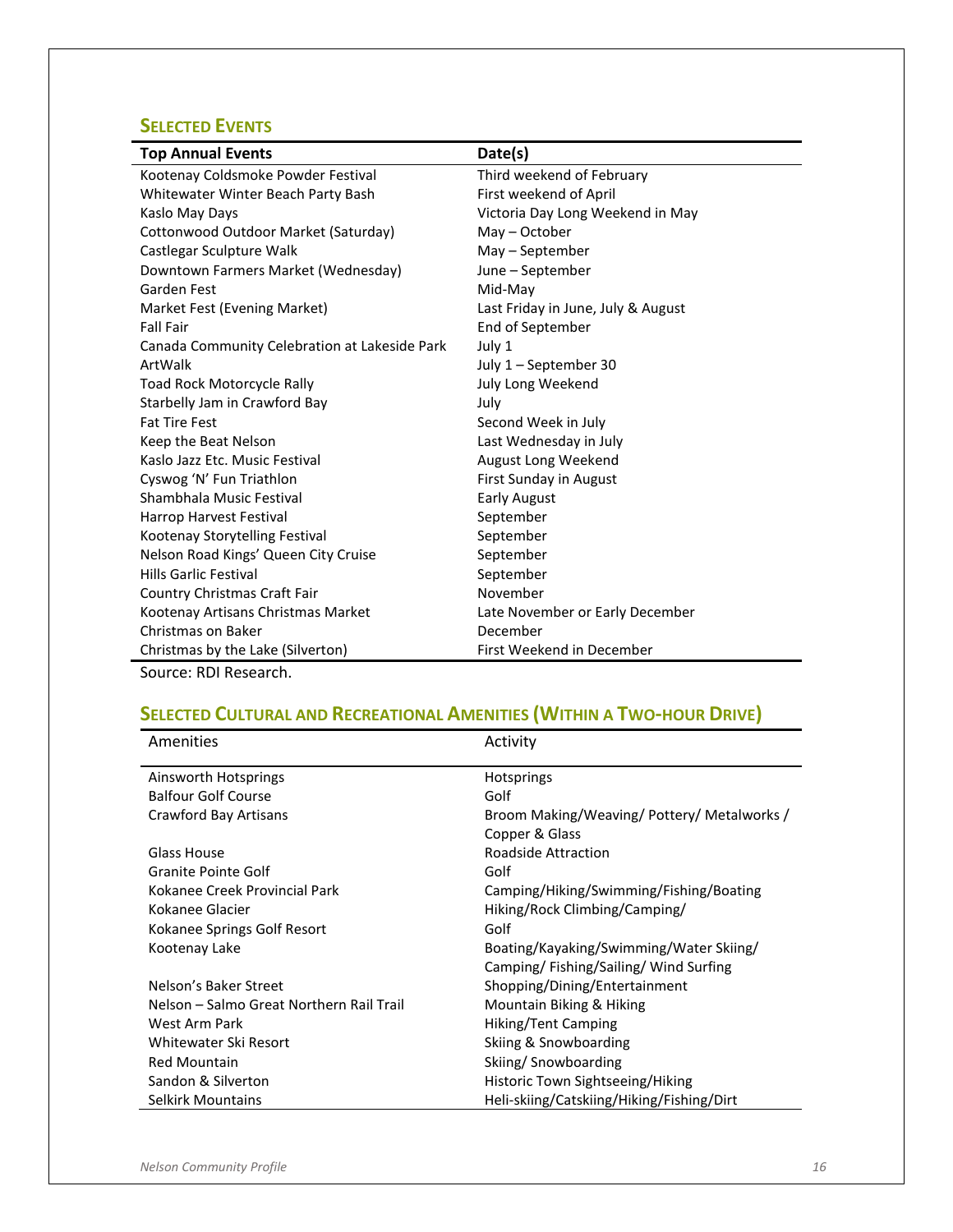|                                     | Biking/Camping/ATV/Snow Mobiling              |
|-------------------------------------|-----------------------------------------------|
| Streetcar 23                        | Historic Streetcar/Sightseeing                |
| Syringa Park                        | Camping/Hiking/Boating/Fishing/Swimming       |
| Slocan River                        | Rafting/Kayaking/Tubing/Fishing/Swimming      |
| Touchstones Museum of Art & History | Art Gallery/Natural & Cultural History Museum |
| Valley View Golf Club               | Golf                                          |
| Valhalla Provincial Park            | Hiking/Tent Camping                           |
| Nelson Salmo Great Northern Trail   | Mountain Biking & Hiking                      |
| Slocan River                        | Rafting/Kayaking/Tubing/Fishing/Swimming      |
| Source: RDI Research.               |                                               |

<span id="page-19-0"></span>**TAXATION**

#### <span id="page-19-1"></span>**DEVELOPMENT COST CHARGES 2012**

|                                         | Nelson |
|-----------------------------------------|--------|
| Residential Single-Family (\$ Per Unit) |        |
| Residential Multi-Family (\$ Per Unit)  |        |
| Commercial (\$ Per Square Metre)        | -      |
| Industrial (\$ Per Square Metre)        |        |

Source: Ministry of Community, Sport & Cultural Development[, Local Government Statistics](http://www.cscd.gov.bc.ca/lgd/finance/development_cost_charges.htm)

#### <span id="page-19-2"></span>**MUNICIPAL TAX RATES BY PROPERTY CLASS 2015**

|                       |                     |                  |                  | Total      |              |
|-----------------------|---------------------|------------------|------------------|------------|--------------|
|                       | Authenticated       | Municipal        |                  | Municipal  | Total        |
|                       | <b>Roll General</b> | Purposes         | <b>Tax Class</b> | Variable   | Municipal    |
| <b>Property Class</b> | Taxable Values      | <b>Tax Rates</b> | <b>Multiples</b> | Rate Taxes | <b>Taxes</b> |
| Residential           | 1,231,745,600       | 4.69             | 1.00             | 5,770,974  | 5,771,845    |
| <b>Utilities</b>      | 101,785,310         | 32.92            | 7.03             | 3,350,457  | 6,179,178    |
| Supportive            |                     |                  |                  |            |              |
| <b>Housing</b>        | 10                  | 4.69             | 1.00             | $\Omega$   | 0            |
| Major Industry        | 0                   | 0.00             | 0.00             | 0          | 0            |
| Light Industry        | 1,071,800           | 8.59             | 1.83             | 9,207      | 9,207        |
| Business/Other        | 210,555,800         | 9.56             | 2.04             | 2,013,019  | 2,014,187    |
| <b>Managed Forest</b> | 0                   | 4.69             | 1.00             | 0          | 0            |
| Recreation            | 1,760,100           | 2.90             | 0.62             | 5,104      | 5,104        |
| Farm                  | 0                   | 4.69             | 1.00             | 0          | 0            |
| <b>Totals</b>         | 1,546,918,620       |                  |                  | 11,148,762 | 13,979,522   |

Source: Ministry of Community, Sport & Cultural Development[, Local Government Statistics](http://www.cscd.gov.bc.ca/lgd/infra/statistics_index.htm)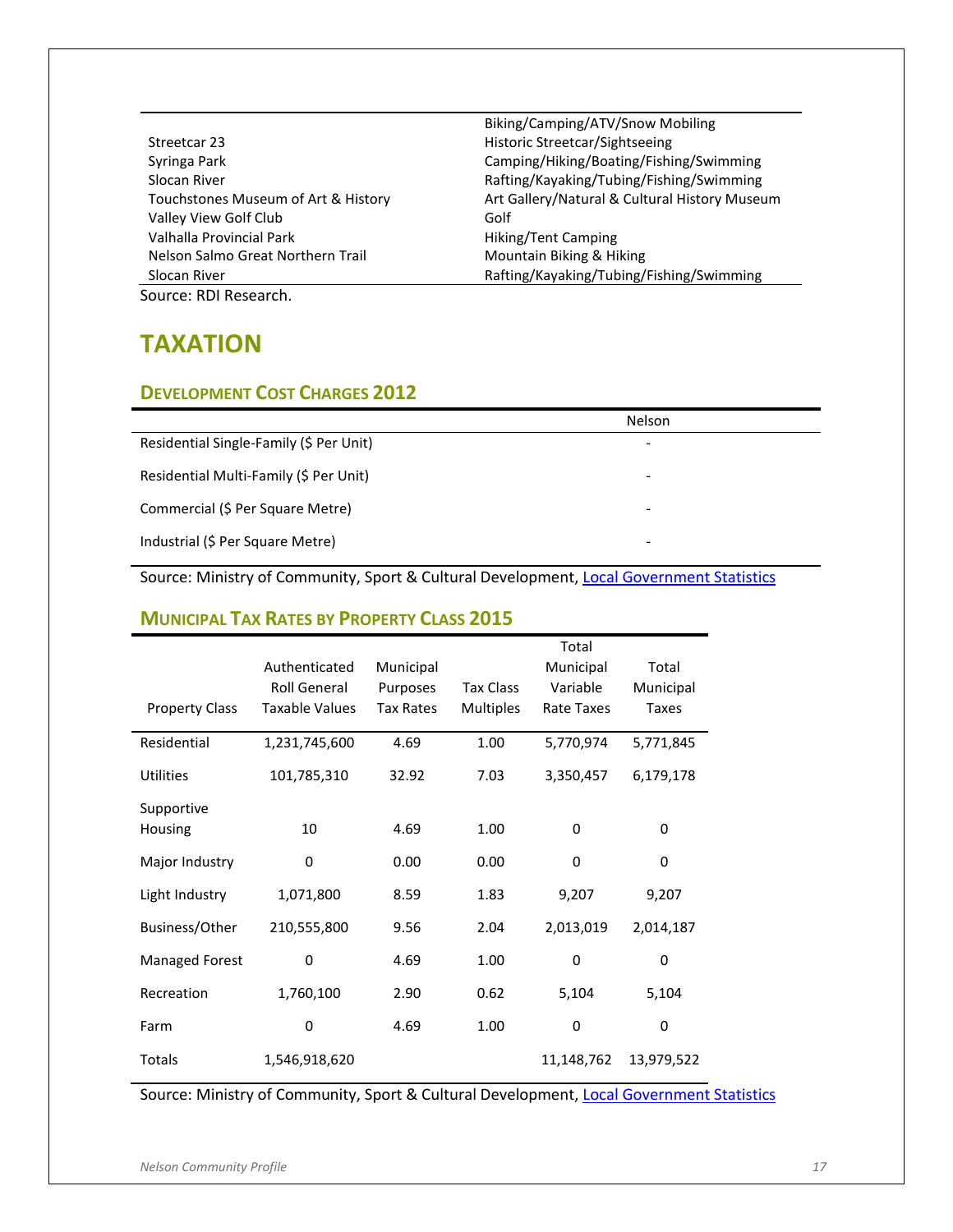|                                                        | Nelson  |
|--------------------------------------------------------|---------|
| House Value                                            | 322,353 |
| School                                                 | 821     |
| <b>General Municipal Total</b>                         | 1,510   |
| <b>Regional District</b>                               | 565     |
| Hospital                                               | 98      |
| BCA, MFA and Other                                     | 19      |
| Total Residential Variable Rate Taxes                  | 3,013   |
| <b>Total Residential Parcel Taxes</b>                  | 15      |
| <b>Total Residential User Fees</b>                     | 1,104   |
| <b>Total Residential Property Taxes And</b><br>Charges | 4,132   |

#### <span id="page-20-0"></span>**TAXES AND CHARGES ON A REPRESENTATIVE HOUSE 2015**

Source: Ministry of Community, Sport & Cultural Development[, Local Government Statistics](http://www.cscd.gov.bc.ca/lgd/infra/statistics_index.htm)

# <span id="page-20-1"></span>**INFRASTRUCTURE**

#### <span id="page-20-2"></span>**WATER SERVICES**

| Provider                                                                                | City of Nelson |
|-----------------------------------------------------------------------------------------|----------------|
| Average Per Capita Daily Demand (2014)                                                  | 549 L          |
| Annual Water Rate (Single Family Residential) (2015)                                    | \$569          |
| Annual Water Rate (Industrial/Commercial/Institutional) (2015)                          | <b>Syaries</b> |
| Water Connection Fee (2015)                                                             | <b>Syaries</b> |
| Length of Pipe                                                                          | 87 km          |
| Source: Nelson Water Rates Bylaw and Fees and Charges Bylaw, Columbia Basin Trust Water |                |
| Smart Initiative, Ministry of Community, Sport & Cultural Development, Local Government |                |
| <b>Statistics</b>                                                                       |                |

#### <span id="page-20-3"></span>**SEWER SERVICES**

| Provider                                                                               | City of Nelson |
|----------------------------------------------------------------------------------------|----------------|
| <b>Type of Treatment</b>                                                               | Secondary      |
| Annual Sewer Rate (Single Family Residential) (2015)                                   | \$495          |
| Annual Sewer Rate (Industrial/Commercial/Institutional) (2015)                         | <b>Svaries</b> |
| Sewer Connection Fee (2015)                                                            | <b>Svaries</b> |
| Length of Pipe                                                                         | 81 km          |
| Source: Nelson Sewer Rates Bylaw and Eees and Charges Bylaw, Ministry of Community, Sp |                |

Source: <u>Nelson Sewer Rates Bylaw</u> an[d Fees and Charges Bylaw,](https://nelson.civicweb.net/Documents/DocumentList.aspx?ID=6404) Ministry of Community, Sport & Cultural Development[, Local Government Statistics](http://www.cscd.gov.bc.ca/lgd/infra/statistics_index.htm)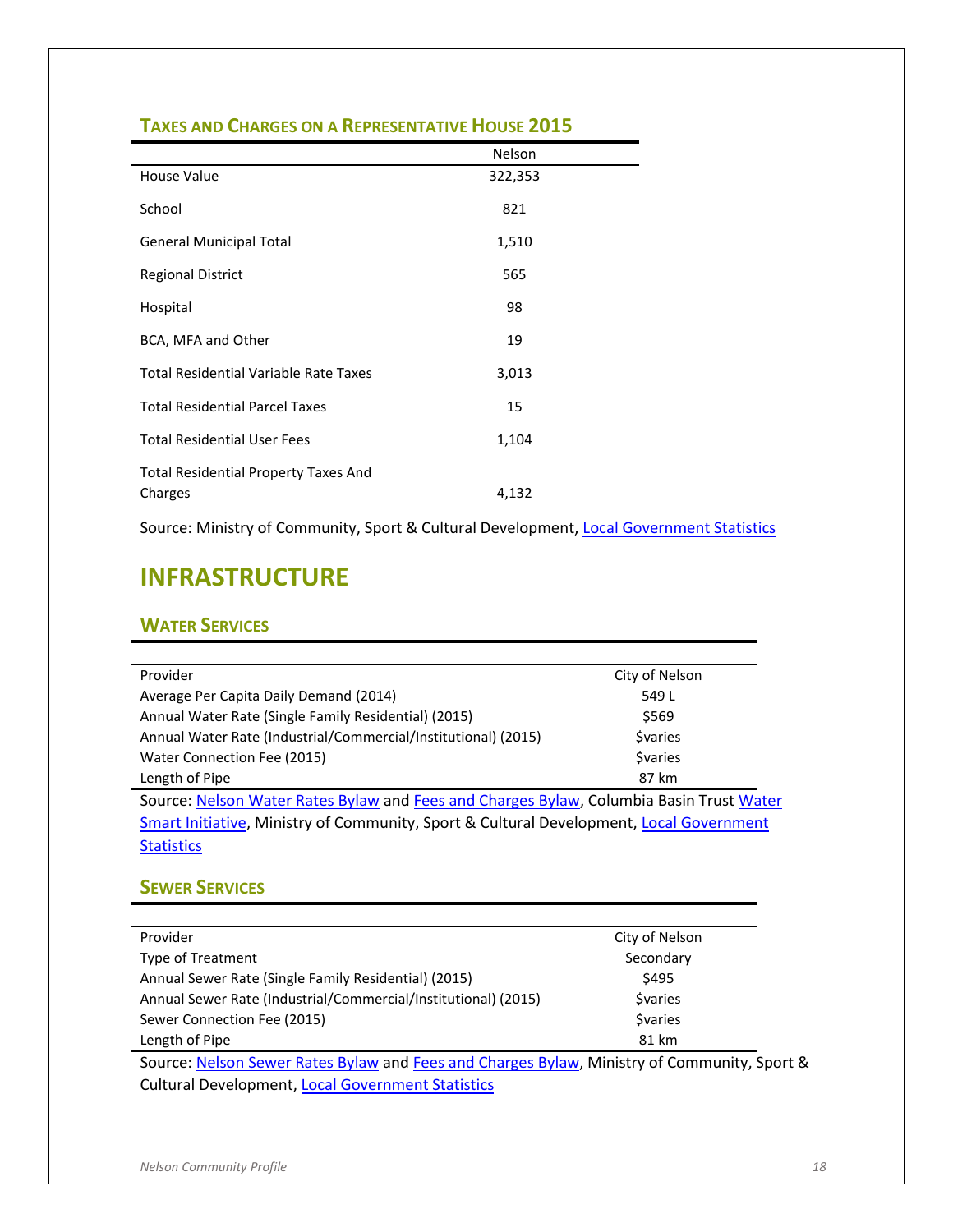#### <span id="page-21-0"></span>**SERVICE PROVIDERS**

|                                                   | <b>Nelson</b>                 |
|---------------------------------------------------|-------------------------------|
| Electric Power                                    | Nelson Hydro                  |
| Natural Gas                                       | Fortis BC                     |
| <b>Telecommunications</b>                         | Telus, Shaw, Nelson Broadband |
| Carrollache Chinese Children and Marketin Hinduis |                               |

Source: [City of Nelson,](http://nelsonbroadband.com/) [Nelson Hydro,](http://www.nelson.ca/EN/main/services/electrical-services.html)

#### <span id="page-21-1"></span>**LANDFILL AND WASTE MANAGEMENT**

|                                                                           | <b>Nelson</b>                         |  |  |
|---------------------------------------------------------------------------|---------------------------------------|--|--|
| Landfill Location                                                         | Nelson Transfer Station               |  |  |
| Waste Disposal Rate - RDCK 2012                                           | 477 kg/person/year                    |  |  |
| Type of Service                                                           | Curbside Garbage and Recycling Pickup |  |  |
| Source: Regional District of Central Kontenay, RC Ministry of Environment |                                       |  |  |

Source: <u>Regional District of Central Kootenay</u>, <u>BC Ministry of Environment</u>

#### <span id="page-21-2"></span>**PAVED AND UNPAVED ROAD LENGTHS 2013**

|                                | <b>Nelson</b> | <b>Combined BC Municipalities</b> |
|--------------------------------|---------------|-----------------------------------|
| Distance of Paved Roads (km)   | 85            | 26.856                            |
| Distance of Unpaved Roads (km) | 21            | 1.629                             |

Source: Ministry of Community, Sport & Cultural Development[, Local Government Statistics](http://www.cscd.gov.bc.ca/lgd/infra/statistics_index.htm)

#### <span id="page-21-3"></span>**TRAFFIC 2012**

| <b>Station Location</b>                        | Annual Average Daily Traffic<br>(Number of Vehicles) | Summer Average Daily Traffic<br>(Number of Vehicles) |
|------------------------------------------------|------------------------------------------------------|------------------------------------------------------|
| Route 3A/6, 3.6 km west of Route<br>3A, Nelson | 7.723                                                | 8.317                                                |

Source: Ministry Transportation and Infrastructur[e Traffic Data Program](https://prdoas3.pub-apps.th.gov.bc.ca/tsg/)

# <span id="page-21-4"></span>**BUSINESS**

#### <span id="page-21-5"></span>**BUSINESS FORMATIONS 2013**

|      | Nelson | British Columbia |
|------|--------|------------------|
| 2009 | 72     | 26,431           |
| 2010 | 72     | 30,305           |
| 2011 | 79     | 30,844           |
| 2012 | 67     | 31,066           |
| 2013 | 57     | 32,225           |

Source: BC Stats, **Business Formations and Failures**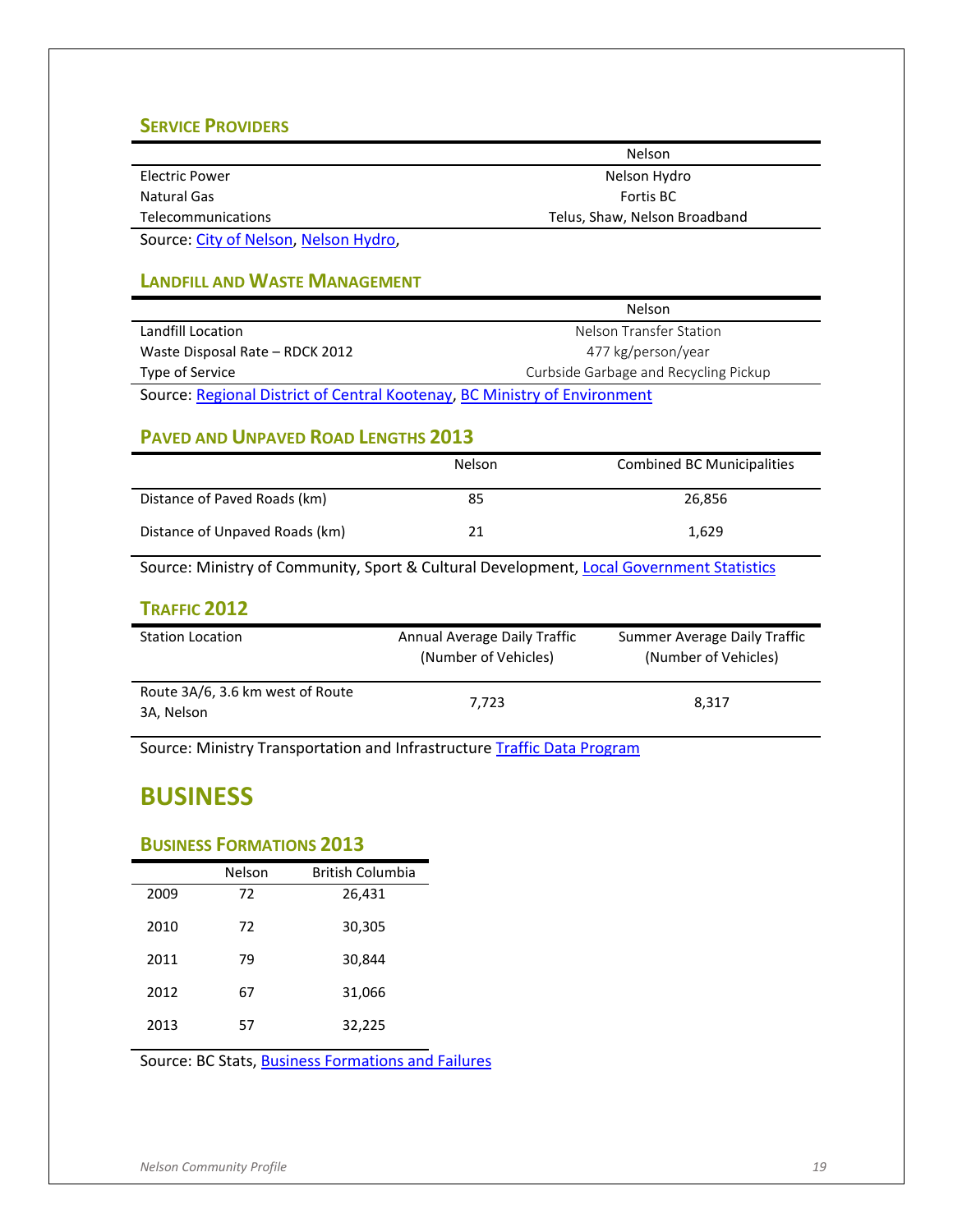#### <span id="page-22-0"></span>**BANKRUPTCIES 2013**

|      | Kootenay Development |                     |                     | <b>British Columbia</b> |
|------|----------------------|---------------------|---------------------|-------------------------|
|      |                      | Region              |                     |                         |
|      | <b>Bankruptcies</b>  | <b>Bankruptcies</b> | <b>Bankruptcies</b> | <b>Bankruptcies</b>     |
|      | - Business           | - Consumer          | - Business          | - Consumer              |
| 2009 | 9                    | 339                 | 380                 | 10,639                  |
| 2010 | 7                    | 305                 | 229                 | 9,674                   |
| 2011 | 7                    | 244                 | 192                 | 8,040                   |
| 2012 | 12                   | 291                 | 192                 | 7,562                   |
| 2013 | 6                    | 248                 | 189                 | 7,130                   |

Source: BC Stats[, Business Formations and Failures](http://www.bcstats.gov.bc.ca/StatisticsBySubject/Economy/BusinessFormationsandFailures.aspx)

## <span id="page-22-1"></span>**TOTAL BUILDING PERMITS 2014 (\$ 000)**

|      | Nelson | Kootenay Development<br>Region | <b>British Columbia</b> |  |
|------|--------|--------------------------------|-------------------------|--|
| 2010 | 22,276 | 302,380                        | 9,723,809               |  |
| 2011 | 17,208 | 232,172                        | 9,249,767               |  |
| 2012 | 10,009 | 244,964                        | 10,759,583              |  |
| 2013 | 10,021 | 215,735                        | 10,158,890              |  |
| 2014 | 18,086 | 263,109                        | 11,076,715              |  |
|      |        |                                |                         |  |

Source: BC Stats[, Building Permits, Housing Starts and Sales](http://www.bcstats.gov.bc.ca/StatisticsBySubject/Economy/BuildingPermitsHousingStartsandSales.aspx)

#### <span id="page-22-2"></span>**BUILDING PERMITS BY TYPE 2014**

|                                       | Kootenay      |                    |                         |  |  |
|---------------------------------------|---------------|--------------------|-------------------------|--|--|
|                                       | <b>Nelson</b> | Development Region | <b>British Columbia</b> |  |  |
| Residential (\$ 000)                  | 12,641        | 204,316            | 7,347,640               |  |  |
| Industrial $(5000)$                   | 250           | 6,669              | 354,651                 |  |  |
| Commercial (\$ 000)                   | 3,740         | 29,574             | 2,213,014               |  |  |
| Institutional and Government (\$ 000) | 1,455         | 22,550             | 1,161,410               |  |  |
| Residential (Total number of units)   | 39            | 548                | 28,709                  |  |  |

Source: BC Stats[, Building Permits, Housing Starts and Sales](http://www.bcstats.gov.bc.ca/StatisticsBySubject/Economy/BuildingPermitsHousingStartsandSales.aspx)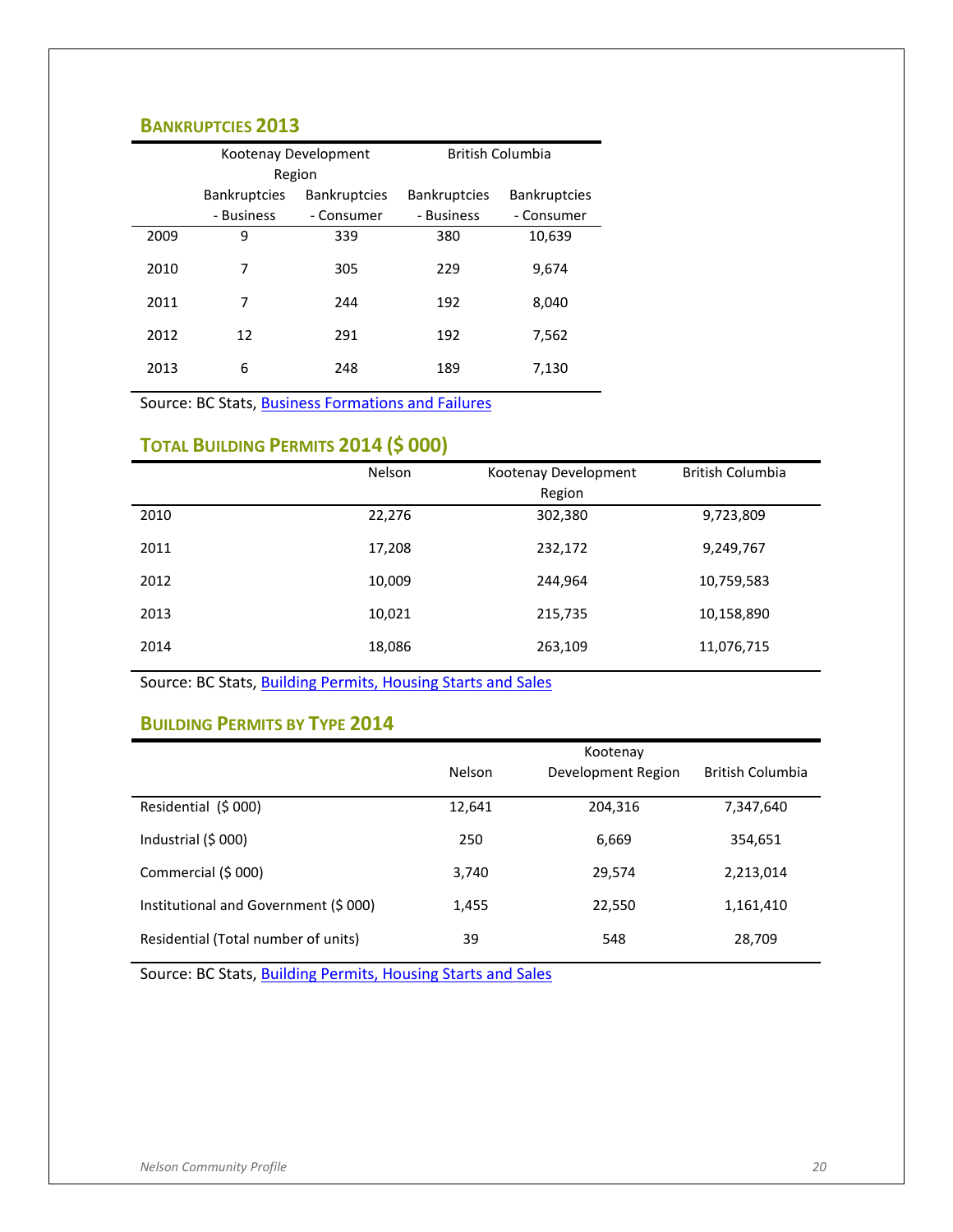## <span id="page-23-0"></span>**LICENSED MOTOR VEHICLES 2013**

|      |                          | Nelson               | <b>British Columbia</b> |                      |  |  |
|------|--------------------------|----------------------|-------------------------|----------------------|--|--|
| Year | Number of                | Number of Commercial | Number of Personal      | Number of Commercial |  |  |
|      | <b>Personal Vehicles</b> | Vehicles             | Vehicles                | Vehicles             |  |  |
| 1985 | 6,067                    | 2,907                | 1,219,940               | 442,456              |  |  |
| 1995 | 7.374                    | 4.164                | 1,561,183               | 542,548              |  |  |
| 2005 | 8.287                    | 3,914                | 1,917,802               | 616,952              |  |  |
| 2010 | 8,863                    | 4,385                | 2,062,433               | 688,846              |  |  |
| 2013 | 9,192                    | 4,594                | 2,147,741               | 724,742              |  |  |
|      |                          |                      |                         |                      |  |  |

Source: BC Stats[, Other Economic Statistics](http://www.bcstats.gov.bc.ca/StatisticsBySubject/Economy/OtherEconomicStatistics.aspx)

## <span id="page-23-1"></span>**NUMBER OF BUSINESSES BY EMPLOYEE SIZE AND INDUSTRY TYPE 2013 (KOOTENAY DEVELOPMENT REGION)**

|                                    | <b>Employee Size Range</b> |            |        |       |                  |                |                  |       |
|------------------------------------|----------------------------|------------|--------|-------|------------------|----------------|------------------|-------|
|                                    | Indeterminate              | $1$ to $4$ | 5 to 9 | 10 to | 20 <sub>to</sub> | 50 to          | 200              | All   |
|                                    |                            |            |        | 19    | 49               | 199            | plus             | Sizes |
| Total, All Industries              | 25,221                     | 3,409      | 1,456  | 769   | 421              | 182            | 30               | 31488 |
| Agriculture, Forestry,             |                            |            |        |       |                  |                |                  |       |
| Fishing & Hunting                  | 2,097                      | 213        | 83     | 51    | 23               | 8              | $\boldsymbol{0}$ | 2475  |
| Mining & Oil & Gas                 |                            |            |        |       |                  |                |                  |       |
| Extraction                         | 183                        | 30         | 9      | 3     | 4                | $\mathbf{1}$   | 6                | 236   |
| <b>Utilities</b>                   | 65                         | 5          | 5      | 3     | 5                | 6              | 0                | 89    |
| Construction                       | 2,577                      | 602        | 188    | 70    | 26               | 10             | 0                | 3473  |
| Manufacturing                      | 549                        | 108        | 46     | 23    | 21               | 18             | 3                | 768   |
| <b>Wholesale Trade</b>             | 217                        | 78         | 55     | 23    | 18               | 5              | 0                | 396   |
| <b>Retail Trade</b>                | 1,276                      | 363        | 265    | 171   | 68               | 26             | $\mathsf 3$      | 2172  |
| Transportation &                   |                            |            |        |       |                  |                |                  |       |
| Warehousing                        | 501                        | 171        | 59     | 33    | 21               | 4              | $\mathbf{1}$     | 790   |
| Information &                      |                            |            |        |       |                  |                |                  |       |
| <b>Cultural Industries</b>         | 254                        | 44         | 16     | 15    | 12               | $\overline{2}$ | $\boldsymbol{0}$ | 343   |
| Finance & Insurance                | 526                        | 79         | 46     | 31    | 25               | $\overline{7}$ | $\mathbf 0$      | 714   |
| Real Estate & Rental               |                            |            |        |       |                  |                |                  |       |
| & Leasing                          | 8,905                      | 236        | 58     | 23    | 6                | 4              | $\boldsymbol{0}$ | 9232  |
| Professional,                      |                            |            |        |       |                  |                |                  |       |
| Scientific & Technical<br>Services | 2,279                      | 375        | 61     | 34    | 15               | 8              | $\boldsymbol{0}$ | 2772  |
|                                    |                            |            |        |       |                  |                |                  |       |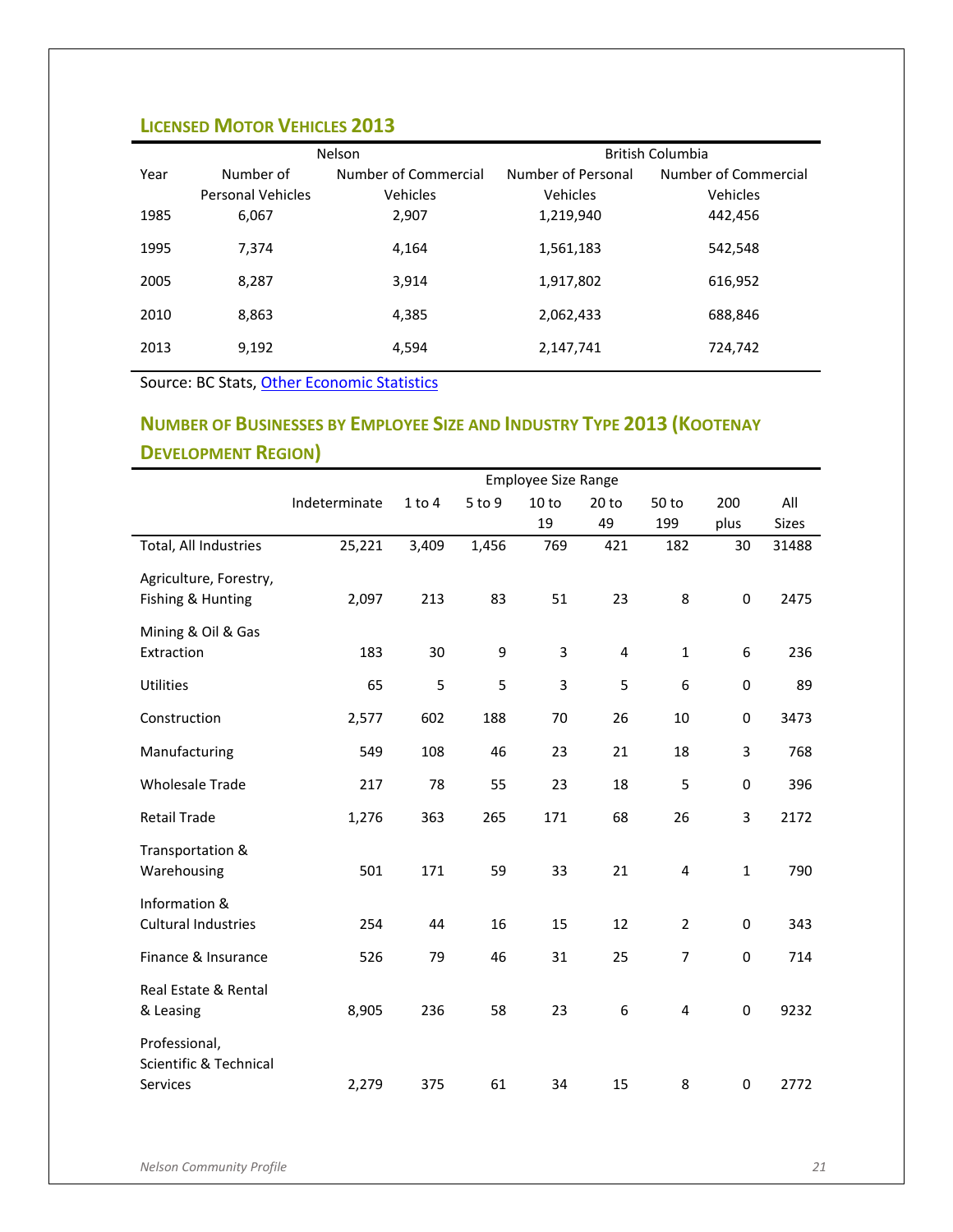| Management of<br>Companies &<br>Enterprises       | 277   | 27  | $\overline{7}$ | $\mathbf{1}$ | $\mathbf 0$    | $\mathbf 0$  | 0           | 312  |
|---------------------------------------------------|-------|-----|----------------|--------------|----------------|--------------|-------------|------|
| Admin. & Support,<br>Waste Mgmt. &<br>Remediation | 1,150 | 117 | 67             | 18           | 11             | 6            | $\mathbf 0$ | 1369 |
| <b>Educational Services</b>                       | 376   | 30  | 10             | 8            | $\overline{7}$ | $\mathbf{1}$ | 6           | 438  |
| <b>Health Care &amp; Social</b><br>Assistance     | 1,052 | 318 | 115            | 60           | 35             | 30           | 6           | 1616 |
| Arts, Entertainment<br>& Recreation               | 689   | 69  | 37             | 26           | 16             | 15           | $\mathbf 1$ | 853  |
| Accommodation &<br><b>Food Services</b>           | 764   | 141 | 184            | 127          | 89             | 14           | 3           | 1322 |
| <b>Other Services</b>                             | 1,467 | 385 | 129            | 42           | 14             | 4            | $\mathbf 0$ | 2041 |
| Public<br>Administration                          | 17    | 18  | 16             | 7            | 5              | 13           | 1           | 77   |

Source: BC Stats[, Business Counts and Employment by Industry](http://www.bcstats.gov.bc.ca/StatisticsBySubject/BusinessIndustry/BusinessCountsEmploymentByIndustry.aspx)

# <span id="page-24-0"></span>**LOCAL GOVERNMENT**

#### <span id="page-24-1"></span>**MUNICIPAL FINANCIAL ASSETS 2013**

|                                       | Nelson (\$) | Combined BC Municipalities (\$) |
|---------------------------------------|-------------|---------------------------------|
| Cash and Investments                  | 27,541,441  | 7,914,366,626                   |
| <b>Taxes Receivable</b>               | 582,718     | 219,220,705                     |
| Receivables from Government           | 307,684     | 196,045,154                     |
| Receivables from non-Government       | 4,731,607   | 777,934,308                     |
| <b>MFA Deposit Notes</b>              | 283,837     | 74,699,807                      |
| Loans Receivable                      | 4,190,671   | 55,424,221                      |
| Government Business Enterprise Equity | 0           | 57,592,573                      |
| <b>Other Financial Assets</b>         | 0           | 38,955,655                      |
| Property Held for Resale              | 0           | 297,595,860                     |
| <b>Total Financial Assets</b>         | 37,637,958  | 9,631,834,909                   |

Source: Ministry of Community, Sport & Cultural Development[, Local Government Statistics](http://www.cscd.gov.bc.ca/lgd/infra/statistics_index.htm)